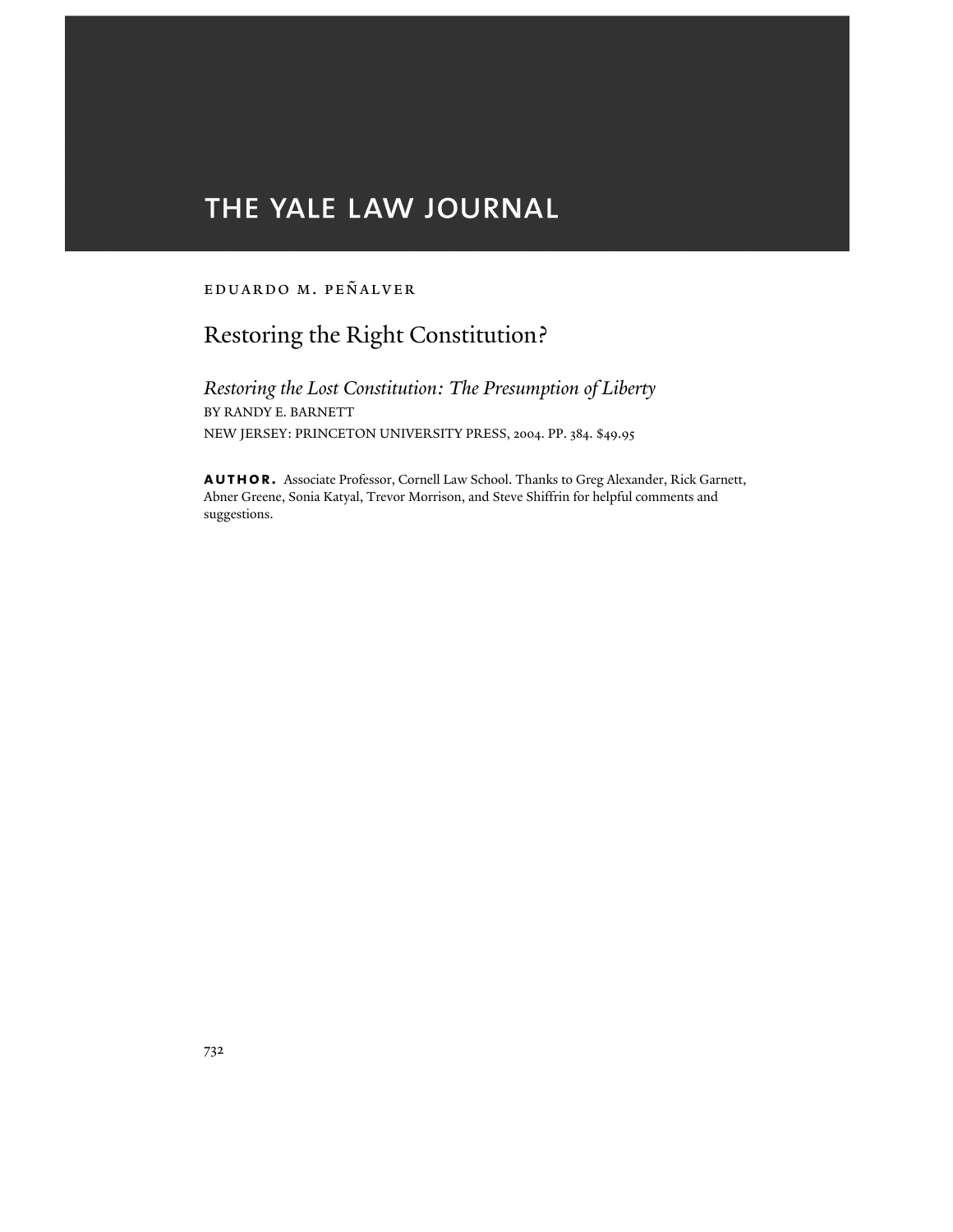

## **review contents**

| <b>INTRODUCTION</b>                     |                                                         | 734 |
|-----------------------------------------|---------------------------------------------------------|-----|
|                                         | <b>1. NATURAL LAW OR NATURAL RIGHTS? TWO TRADITIONS</b> | 737 |
|                                         | II. BARNETT'S NONORIGINALIST ORIGINALISM                | 749 |
|                                         | A. Barnett's Argument                                   | 749 |
|                                         | <b>B. Writtenness and Constraint</b>                    | 752 |
|                                         | C. Constraint and Lock-In                               | 756 |
|                                         | 1. Constraint                                           | 757 |
|                                         | 2. Lock-In                                              | 758 |
|                                         | D. The Nature of Natural Rights                         | 761 |
| III. REVIVING A PROGRESSIVE NATURALISM? |                                                         | 763 |
| CONCLUSION                              |                                                         | 766 |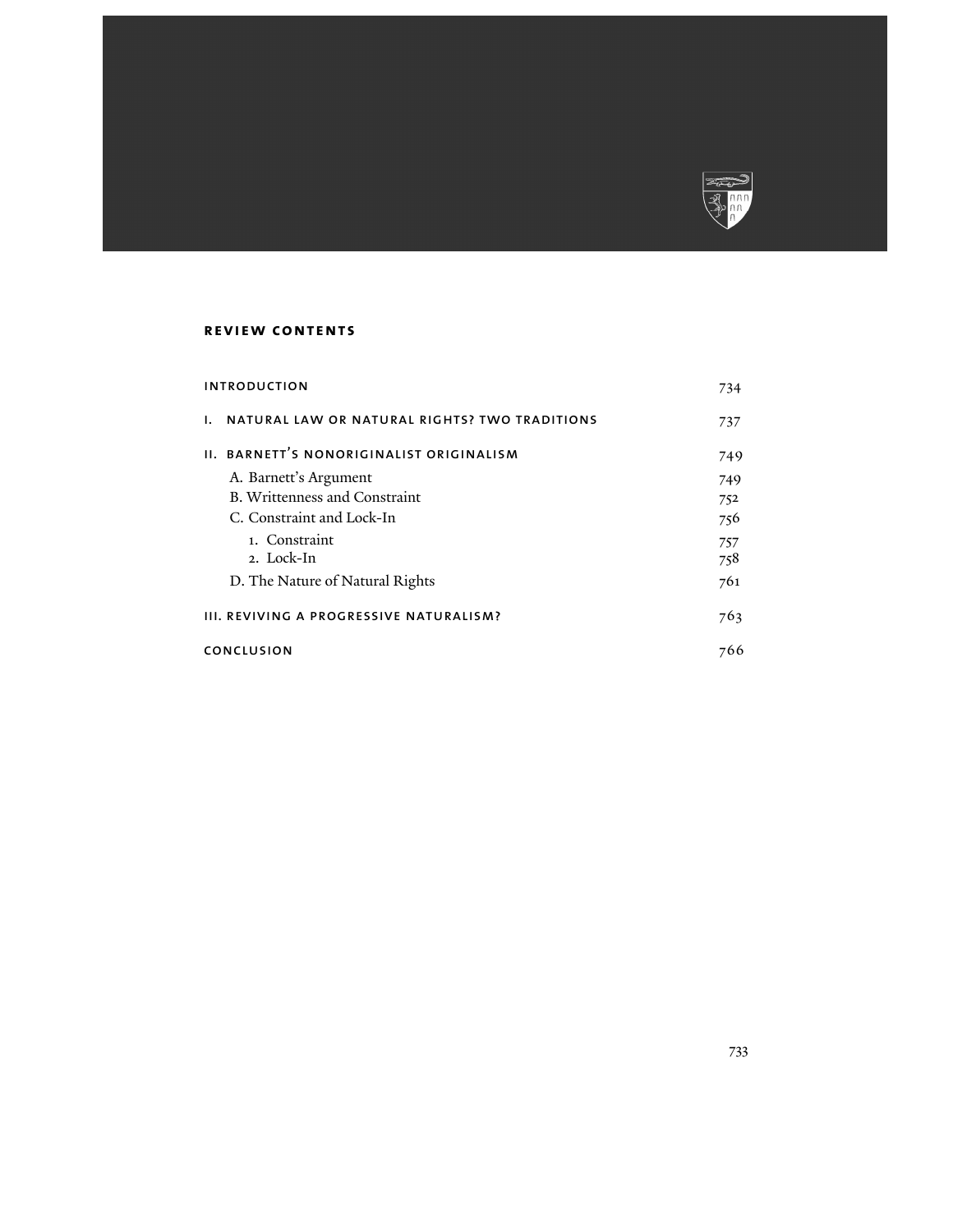#### **introduction**

The past few decades have witnessed a dramatic renewal of interest in the natural law tradition within philosophical circles after years of relative neglect.<sup>1</sup> This natural law renaissance, however, has yet to bear much fruit within American constitutional discourse, especially among commentators on the left.<sup>2</sup> At the same time, some contemporary progressive constitutional theorists have begun to complain about the inadequacy of the conceptual tools at their disposal to discuss the interface between their moral and constitutional commitments. Robin West, for example, has recently argued that within contemporary liberal constitutional scholarship, "[t]here is almost nothing . . . about the possible constitutional grounding of the moral duties, whether enumerated or unenumerated, of either federal or state legislators to legislate, or to do so in particular ways, or toward particular ends."<sup>3</sup> Related to West's observation, there is an increasing tendency within progressive political circles to bemoan the absence of a vocabulary with which to articulate the moral grounds for the left's political agenda.<sup>4</sup> The natural law tradition would seem to provide a great deal of what these commentators find lacking in current progressive political and legal discussions: rich concepts and language with which to probe the moral character and legitimacy of constitutional law and government action (or inaction). The failure of these constitutional theorists to

**<sup>1.</sup>** For some major recent philosophical works exploring the natural law tradition, see JOHN FINNIS, NATURAL LAW AND NATURAL RIGHTS (1980); PHILIPPA FOOT, NATURAL GOODNESS (2001); ROBERT P. GEORGE, MAKING MEN MORAL: CIVIL LIBERTIES AND PUBLIC MORALITY (1993); ROSALIND HURSTHOUSE, ON VIRTUE ETHICS (1999); ANTHONY J. LISSKA, AQUINAS'S THEORY OF NATURAL LAW: AN ANALYTIC RECONSTRUCTION (1996); and ALASDAIR MACINTYRE, WHOSE JUSTICE? WHICH RATIONALITY? (1988).

**<sup>2.</sup>** *See* Lloyd L. Weinreb, *The Moral Point of View*, *in* NATURAL LAW, LIBERALISM, AND MORALITY 195, 196 (Robert P. George ed., 1996) (discussing the limited influence of contemporary natural law thinking).

**<sup>3.</sup>** Robin West, *Unenumerated Duties*, 9 U. PA.J. CONST. L. 221, 223 (2006).

**<sup>4.</sup>** *See, e.g.*, Geoffrey Nunberg, *Speech Impediments*, AM. PROSPECT, Mar. 1, 2004, at 45, 47 ("Recapturing the language of morality is the most important single step in refashioning a new progressive rhetoric, one free of the technocratic jargon for which Democrats have had a lamentable penchant in the past."). This complaint from political observers is connected to West's complaint because, as Robert Post and Reva Siegel have argued, constitutional jurisprudence derives strength and coherence from its interaction with popular political discourse. *See* Robert Post & Reva Siegel, *Originalism as a Political Practice: The Right's Living Constitution*, 75 FORDHAM L. REV. 545, 571 (2006) ("[C]onstitutional law is made in continuous dialogue with political culture."). Post and Siegel argue that progressive constitutional jurisprudence will not be revived until the left learns to reconnect its jurisprudential vision with a broader discourse of progressive politics. *See id*. at 569-75.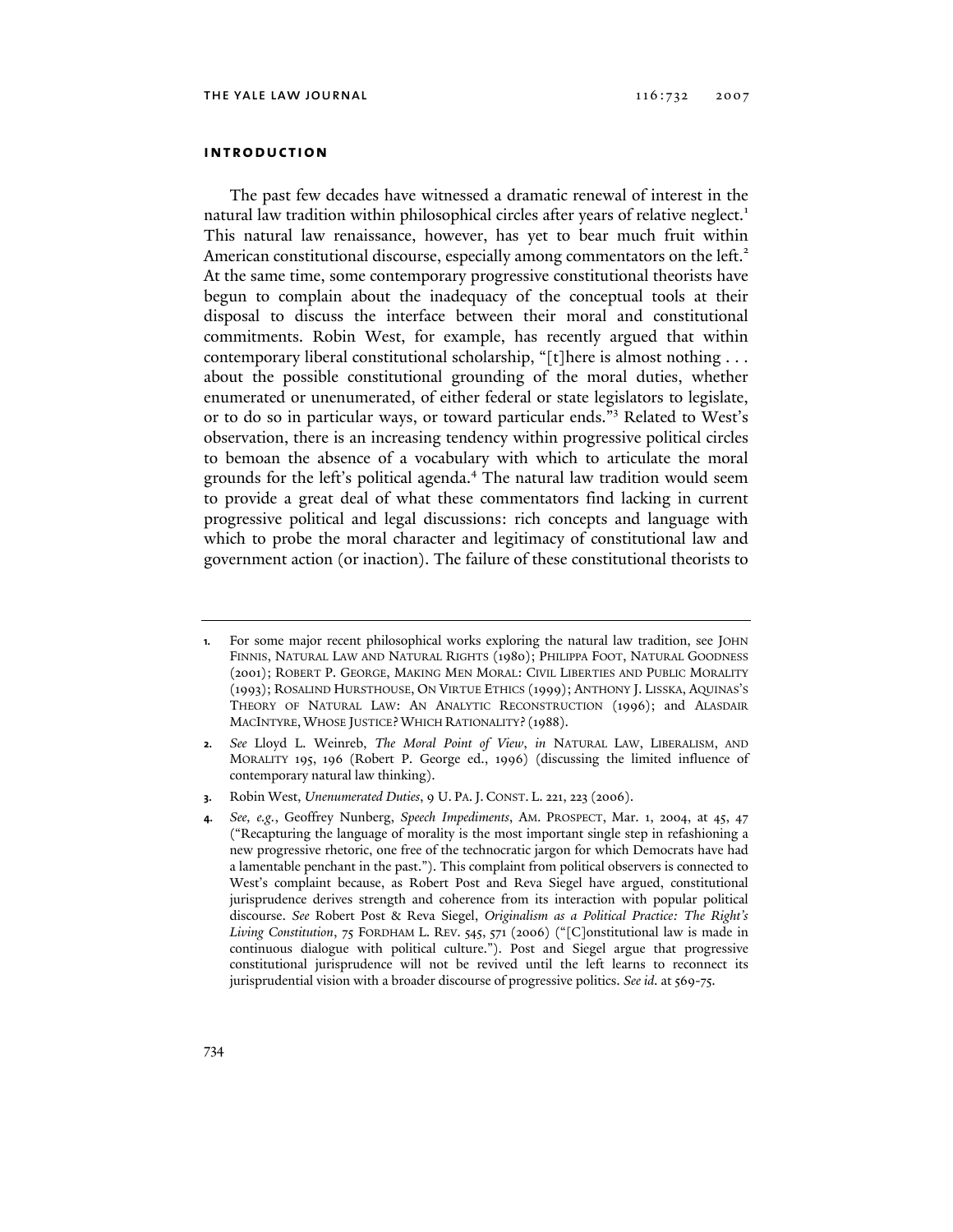embrace—or even to really engage with—the natural law tradition, however, reflects its marginal and  $-$  at least among progressives  $-$  deeply suspect status.<sup>5</sup>

In light of its low profile within contemporary constitutional debates, an effort to formulate a natural law constitutionalism is almost by definition an event worthy of sustained attention. In *Restoring the Lost Constitution*, Randy Barnett draws heavily upon a natural law theory of constitutional legitimacy to argue in favor of a radically libertarian reading of the Constitution.<sup>6</sup> His position is creatively and engagingly argued and has the potential to reshape the terms of debate on any number of issues. It is therefore unsurprising that Barnett's book has garnered significant attention, both inside the academy and beyond. Steven Calabresi has compared its significance to Richard Epstein's landmark work, Takings.<sup>7</sup> And since its publication, Restoring the Lost *Constitution* has been the subject of a seemingly endless stream of blog discussions.<sup>8</sup> Barnett's important book, and the substantial commentary it has generated, may well help to foster interest in natural law constitutionalism.

At least part of the progressive aversion to natural law theory, however, is likely rooted in a persistent hunch that there is something inherently conservative about natural law reasoning. It is hard to blame recent observers for forming that opinion. The most prominent of the "new" natural law theorists, after all, have expended enormous energy advocating expansive legal codification of a decidedly "old" sexual morality.<sup>9</sup> Princeton's Robert George, for example, has enthusiastically defended—on natural law grounds—laws criminalizing private, consensual homosexual conduct.<sup>10</sup> And John Finnis has deployed natural law arguments in defense of laws prohibiting the distribution

**<sup>5.</sup>** *See* Weinreb, *supra* note 2, at 196 (calling natural law "marginalized").

**<sup>6.</sup>** RANDY E. BARNETT, RESTORING THE LOST CONSTITUTION: THE PRESUMPTION OF LIBERTY 82-83 (2004).

**<sup>7.</sup>** *See* Steven G. Calabresi, *The Originalist and Normative Case Against Judicial Activism: A Reply to Professor Randy Barnett*, 103 MICH. L. REV.1081,1081-82 (2005).

**<sup>8.</sup>** *See, e.g.*, Stephen Bainbridge, *Reply to Barnett*, ProfessorBainbridge.com, May 7, 2004, http://www.professorbainbridge.com/2004/05/reply\_to\_barnet.html; *The Road to Hell Is Paved with Good Intentions*, The Smallest Minority, Mar. 28, 2004, http://smallestminority.blogspot.com/2004/03/road-to-hell-is-paved-with-good.html; Tung Yin, *Randy Barnett's* Restoring the Lost Constitution, The Yin Blog, Mar. 29, 2004, http://yin.typepad.com/the\_yin\_blog/2004/03/randy\_barnetts\_.html.

**<sup>9.</sup>** *See* Stephen Macedo, *Against the Old Sexual Morality of the New Natural Law*, *in* NATURAL LAW, LIBERALISM, AND MORALITY, *supra* note 2, at 27, 27.

**<sup>10.</sup>** *See* Brief Amicus Curiae of the Family Research Council and Focus on the Family in Support of the Respondent at 17-24, Lawrence v. Texas, 539 U.S. 558 (2003) (No. 02-102); Robert P. George & Gerard V. Bradley, *Marriage and the Liberal Imagination*, 84 GEO. L.J. 301, 320  $(1995).$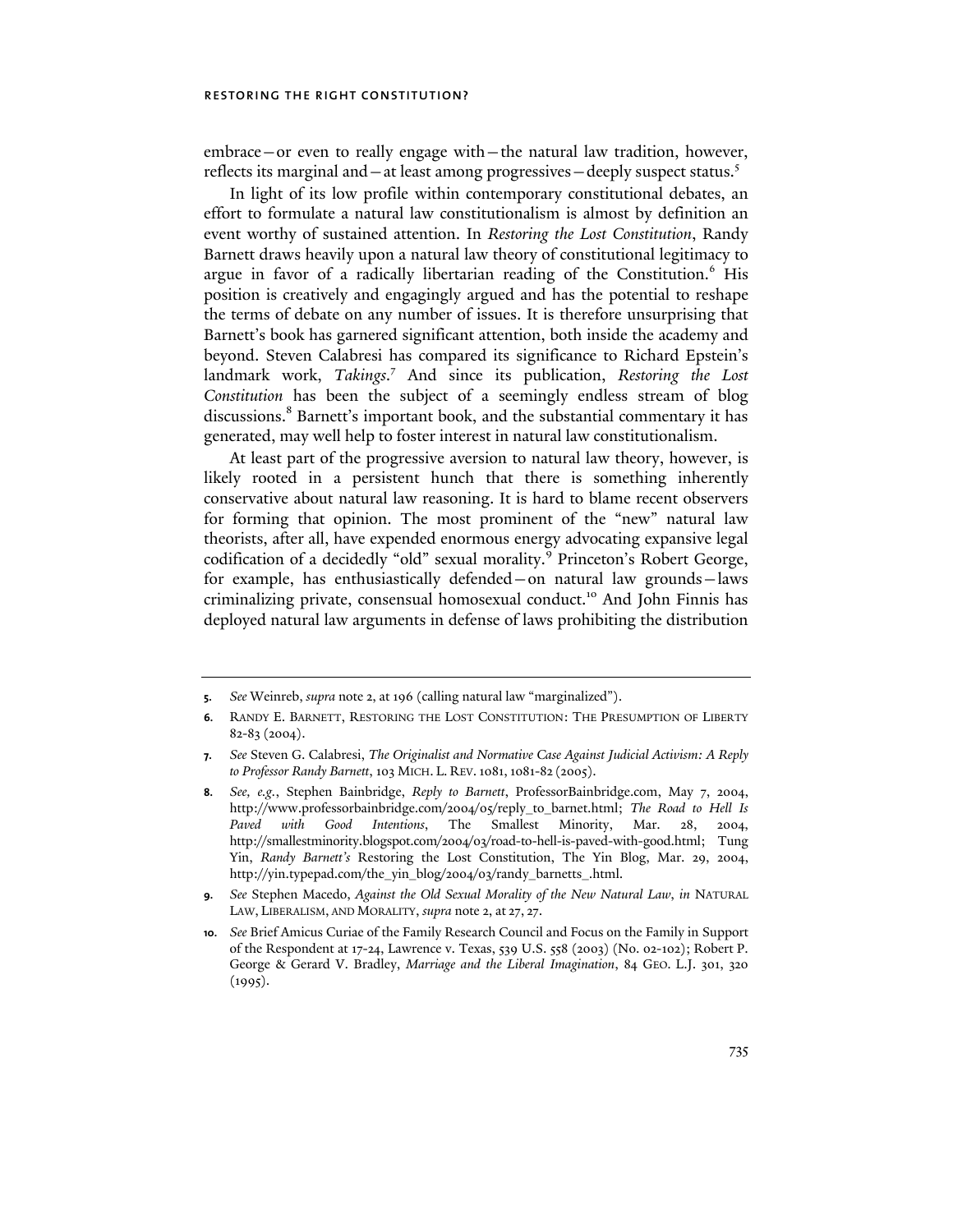of contraception to unmarried couples.<sup>11</sup> There is no essential connection, however, between natural law reasoning and the specific agenda advocated by George and Finnis.

While Barnett vigorously argues against the sort of morals legislation that George and Finnis have been eager to defend, his libertarian emphasis on unfettered rights of property and contract is likely to reinforce the notion that natural law theorizing is an activity best left to those on the rightmost end of the political spectrum. It would be a mistake, however, to understand Barnett's libertarian version of natural law constitutional theory—any more than George and Finnis's version—as exhausting the possibilities of the tradition. As I argue in Part I, although Barnett's theory of constitutional legitimacy is infused with language drawn from the broader natural law framework, his "natural rights" theory, as he calls it, actually departs in significant ways from the classical natural law tradition. Moreover, there are substantial reasons to favor a version of natural law with implications for state power that are far more progressive. Nor does Barnett establish, as I argue in Part II, that the Constitution *itself* somehow locks us into a commitment to his libertarian, natural rights version of natural law theory.

Indeed, without changing much in Barnett's account, it is possible to convert his theory from one that supports the conservative goal of limiting the power of government, restricting it to the narrow task of facilitating or preserving property and contract rights, into one that justifies a far more capacious and progressive view. If constitutional legitimacy comes from conformity with justice, as Barnett correctly argues, and if justice entails not only negative constraints protecting the individual from certain forms of state coercion, but also obligations to the community as well as affirmative entitlements held by individuals and groups against the community, then a constitution may well be illegitimate if it merely constrains particular state actions and does not empower, or at times even require, the state to enforce those obligations and satisfy those entitlements. Nor does support for an increased state role in the economic sphere commit a progressive natural law theorist to endorsing state activism in the area of sexual morality. As I argue in Part III and, indeed, throughout this Review, far from being inherently conservative (in the contemporary, popular political sense of that term), natural law constitutional theory is consistent both with respect for a robust sphere of individual autonomy and with active state regulation and redistribution of property.

**<sup>11.</sup>** *See* John M. Finnis, *Law, Morality, and "Sexual Orientation*,*"* 9 NOTRE DAME J.L. ETHICS & PUB. POL'Y 11, 38-39 (1995).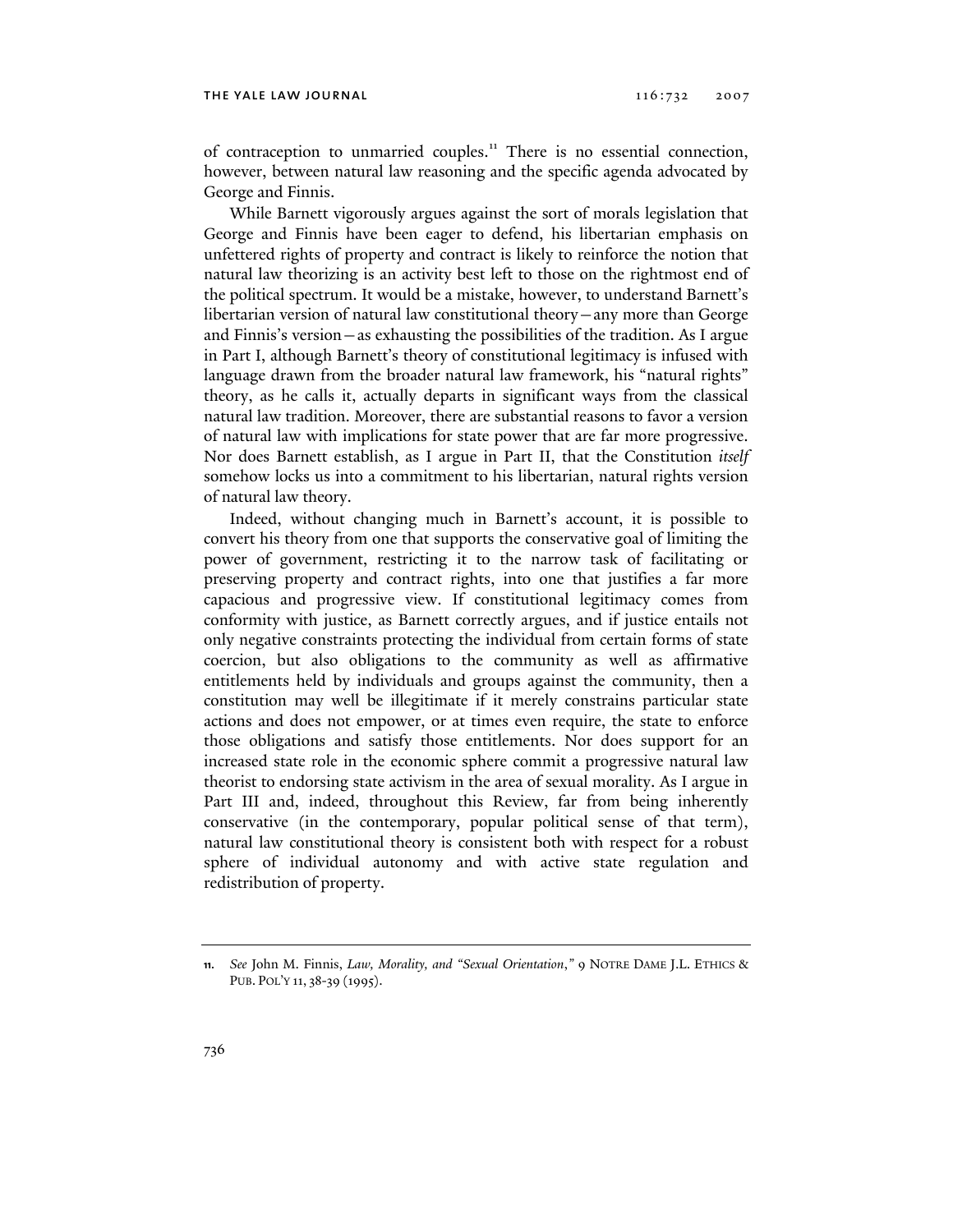#### **i. natural law or natural rights? two traditions**

Throughout his book, Barnett draws heavily on what might, as a generic matter, be termed a traditional "natural law" methodology. As a libertarian, however, Barnett is eager to distance himself from certain aspects of classical natural law jurisprudence, especially its broadly statist tendencies. He therefore refers to himself and his Lockean fellow travelers as "natural rights" theorists, as distinct from "natural law" theorists—a broader category into which he places Thomas Aquinas.<sup>12</sup> "Whereas natural law ethics assesses the propriety of individual conduct," Barnett says, "natural rights assesses the propriety or justice of restrictions imposed on individual conduct."13 Although I agree with Barnett that there is something fundamentally different about the projects in which Locke and Aquinas were engaged, his precise characterization of that difference is unsatisfying.

To begin with, while it is true that Aquinas explored the rightness or wrongness of individual actions, he was also, as Barnett recognizes, interested in questions concerning the proper relationship between the individual and the state and between morality and law; that is, he was interested in the same questions of political and legal theory that concern Barnett.14 Of course, Aquinas's answers to these questions differ in dramatic ways from those offered by Locke (and by Barnett). For example, Locke viewed private ownership as a natural institution preexisting the state, and he regarded the state's principal function as safeguarding those private ownership rights.<sup>15</sup> In contrast, Aquinas understood property as socially constructed and subject to a great deal of communal control and redistribution.<sup>16</sup>

As Barnett acknowledges, to the extent that Locke and other natural rights theorists have sought to derive their political theory from their own observations about human nature, they share certain basic methodological commitments with those whom Barnett calls "natural law" theorists.<sup>17</sup> Aquinas and Locke (and Barnett) part company, however, when they begin to discuss

**<sup>12.</sup>** BARNETT, *supra* note 6, at 82-83.

**<sup>13.</sup>** *Id.* at 83.

**<sup>14.</sup>** *See* RANDY E. BARNETT, THE STRUCTURE OF LIBERTY: JUSTICE AND THE RULE OF LAW 13-14 (1998); *see also* 1-2 THOMAS AQUINAS, SUMMA THEOLOGICA q. 96, art. 2 (Fathers of the English Dominican Province trans., 1947) (c. 1267-1273).

**<sup>15.</sup>** *See* JOHN LOCKE, *Two Treatises of Government* (1690), *in* TWO TREATISES OF GOVERNMENT AND A LETTER CONCERNING TOLERATION 1, 155 (Ian Shapiro ed., 2003).

**<sup>16.</sup>** *See* 2-2 AQUINAS, *supra* note 14, q. 66, arts. 2, 7; *see also* JOHN FINNIS, AQUINAS: MORAL, POLITICAL, AND LEGAL THEORY 188-96 (1998).

**<sup>17.</sup>** *See* BARNETT, *supra* note 14, at 13-14.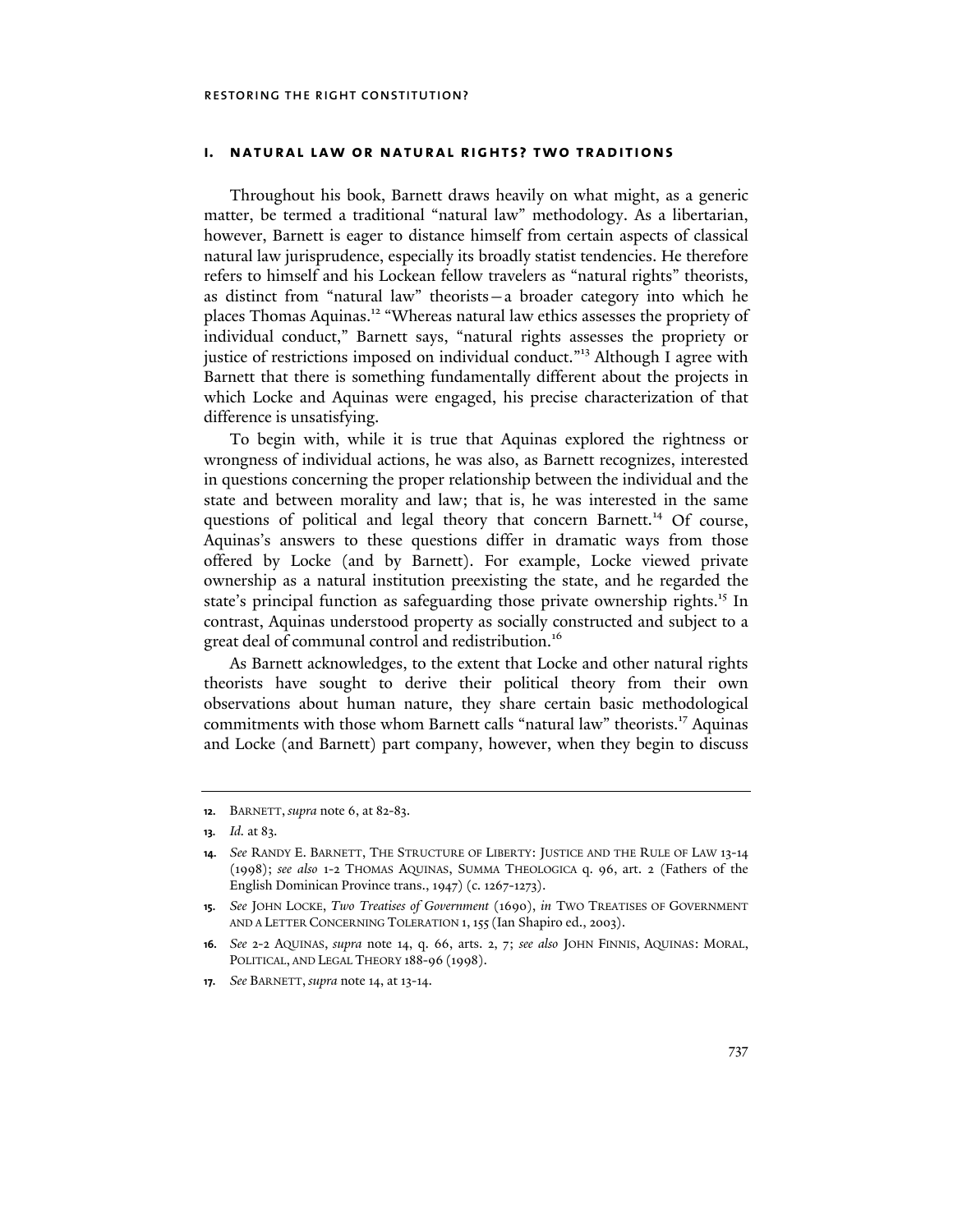the actual contours of a normative theory of human nature. Barnett takes issue with the frequent characterization of classical liberal political theory as embracing an "atomistic" conception of the person.<sup>18</sup> He correctly observes that theories of natural rights make no sense outside the context of community because an individual living apart from all others would have no need for the protection of individual rights. "[N]atural rights," he explains, "are those rights that are needed precisely to protect individuals and associations from the power of others—including the power of the stronger, of groups, and of the State—when and only when persons are deeply enmeshed in a social context."<sup>19</sup>

This is surely true. An individual living in total isolation need not worry about intrusions on his "liberty," as Barnett understands that term. But Barnett's observation also fails to identify accurately the basis for the critique of classical liberalism at which he is taking aim.<sup>20</sup> The critics to whom Barnett apparently refers do not allege that classical liberals believe that people actually do (or even want to) live as isolated individuals. Instead, they take issue with classical liberal theorists' derivation of the rules of political community from a hypothetical state of nature made up of fully formed, freestanding individuals.<sup>21</sup>

The classical liberal contractarian argument typically looks something like the following: it begins with the mature individual in a state of nature characterized by maximal (negative) liberty and by the utter absence of involuntary communal commitments or obligations. From this starting point, classical liberal theorists typically seek to derive rules for society that preserve as much of this hypothetical state of nature as possible, at least with respect to the individual's experience of liberty, while gaining for everyone the benefits of

**<sup>18.</sup>** *See* BARNETT, *supra* note 6, at 83-84.

**<sup>19.</sup>** *Id.* at 84.

**<sup>20.</sup>** Whether this critique is apt when directed against contemporary liberal theory is a separate question and, given Barnett's self-identification with classical liberal legal theory, is not relevant to my discussion. *See, e.g.*, Will Kymlicka, *Liberalism and Communitarianism*, *in* 11 THE PHILOSOPHER'S ANNUAL 87, 87-88 (Patrick Grim et al. eds., 1988) (defending "modern liberalism" against communitarian arguments but distinguishing "classical liberalism" from the version he defends).

**<sup>21.</sup>** *See* JOHN COURTNEY MURRAY, WE HOLD THESE TRUTHS: CATHOLIC REFLECTIONS ON THE AMERICAN PROPOSITION 276-77 (Rowman & Littlefield Publishers, Inc. 2005) (1960); Charles Taylor, *Atomism*, *in* POWERS, POSSESSIONS AND FREEDOM 39, 48-49 (Alkis Kontos ed., 1979). Critics have made a similar argument against John Rawls's contractarian arguments. *See, e.g.*, MICHAEL J. SANDEL, LIBERALISM AND THE LIMITS OF JUSTICE 62-64 (2d ed. 1998); Thomas Nagel, *Rawls on Justice*, *in* READING RAWLS 1, 9-10 (Norman Daniels ed., 1989).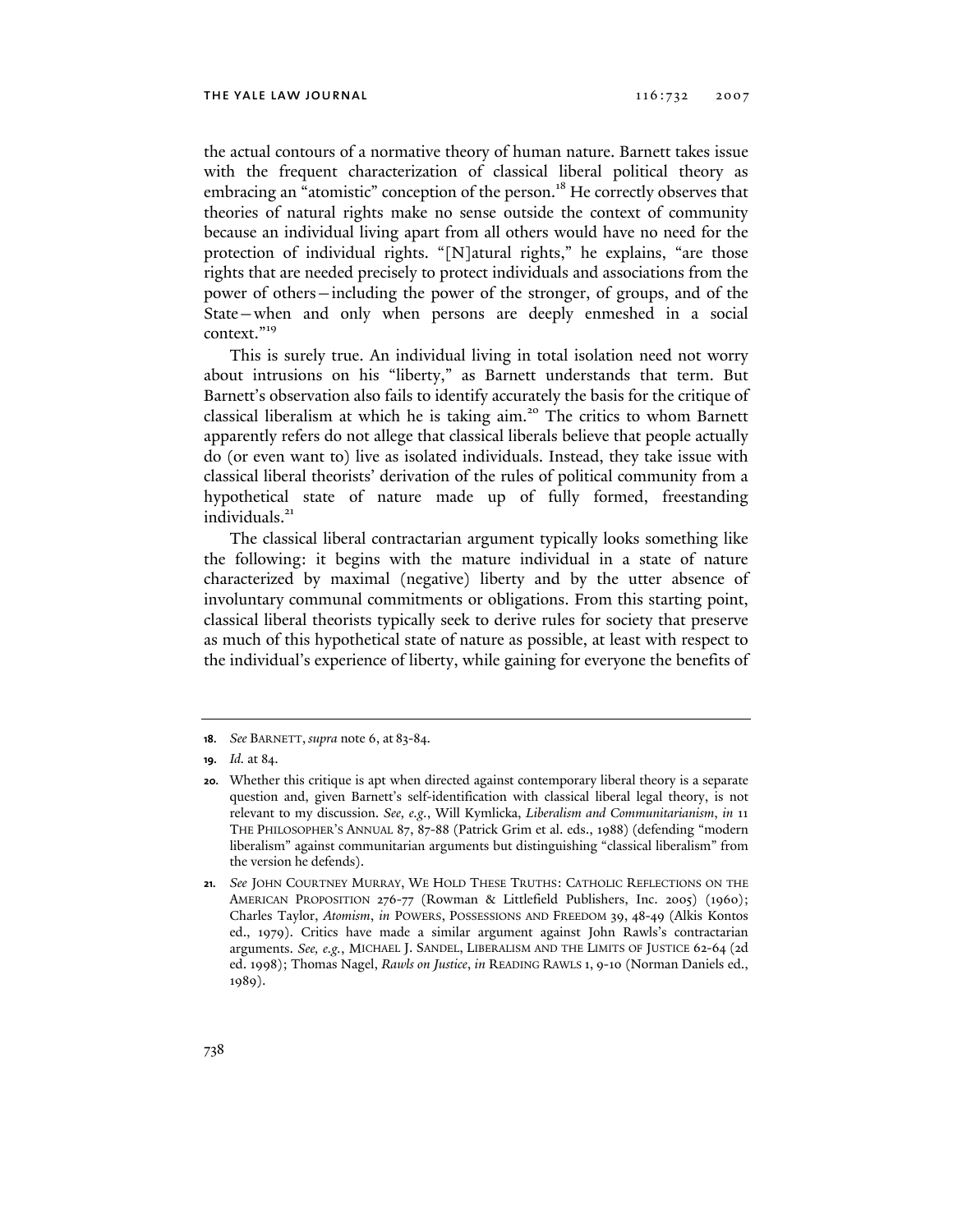community life. They demand that the move from this hypothetical (and idealized) situation of isolation and freedom to one of social obligation either be the result of voluntary choice or, when the constraint is involuntarily imposed, be justified by the need to preserve (or enhance) every individual's enjoyment of the liberty present within the original state of nature.<sup>22</sup>

Barnett's underlying political theory perfectly illustrates this move. On the one hand, he praises voluntary associations and welcomes the substantial restrictions they often impose on individual liberty, but he does so only to the extent that they are voluntarily joined. "[U]nder conditions of unanimous consent," he argues, "*liberty is not inconsistent with both heavy regulation and even the prohibition of otherwise rightful conduct*."23 Accordingly, like many property libertarians, he celebrates the restraints on individual freedom assumed by those who join private residential communities.<sup>24</sup> On the other hand, he is extremely suspicious of the state precisely because he views it as an unchosen community from which exit is extremely costly:

The larger the land area, the higher the cost of exit and thus the less meaningful is 'tacit' consent to the jurisdiction of the lawmaking process. Most modern cities are probably too large, but even if they are small enough, states are certainly too large to command meaningful unanimous consent. $25$ 

 Consequently, he favors dramatically limiting the power of virtually all territorially defined governments to intrude upon individual liberty. Drawing heavily on Lockean political theory, Barnett argues that the principal purpose of government must be limited to the protection of a constellation of negative individual liberties, such as private property and freedom of contract, the

**<sup>22.</sup>** *See* LOCKE, *supra* note 15, at 154-57 (describing the transition from the state of nature to society as a voluntary choice driven by a desire to put the protection of one's liberty and property on a more secure footing); Richard A. Epstein, *One Step Beyond Nozick's Minimal State: The Role of Forced Exchanges in Political Theory*, 22 SOC. PHIL. & POL'Y 286, 289-96  $(2005).$ 

**<sup>23.</sup>** BARNETT, *supra* note 6, at 43.

**<sup>24.</sup>** At the same time, Barnett demonstrates an ambivalence about even such voluntarily joined communities by emphasizing the importance of the "low cost of exit" from these communities, a feature that is necessary, he says, to "make[] this initial consent meaningful." *Id.* at 41. He quotes with approval Frank Knight's statement that "effective freedom depends upon an alternative open to the non-conforming individual of leaving the group without suffering loss or damage." *Id.* 

**<sup>25.</sup>** *Id.* at 43.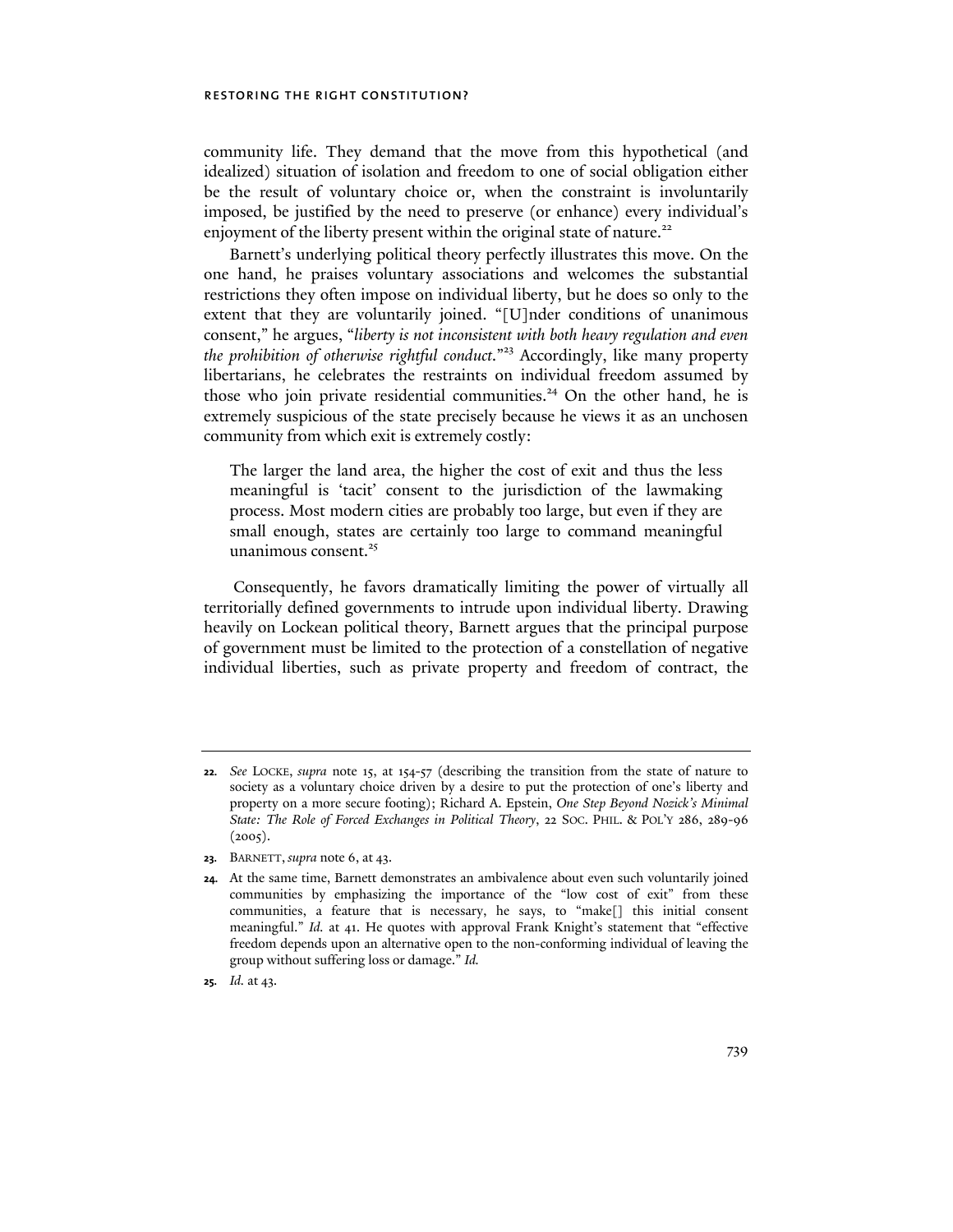operation of which helps to preserve the individual liberty present in the prepolitical state of nature.<sup>26</sup>

From where does Barnett derive the content of these negative liberties? From an implicit normative account of the human person as an uncoerced individual living free from the constraints of involuntary community life. It is for this reason that Barnett (like other classical liberals) talks about the appropriate terms on which individuals hypothetically "enter" society with each other.<sup>27</sup> One can only enter society, after all, if one was not already there to begin with. And, as Charles Taylor has observed, classical liberals understand this being who enters into society and trades away her preexisting liberty to be a fully formed, rational, and autonomous individual.<sup>28</sup>

This normative reliance on the (hypothetically) isolated, autonomous individual is all that most theorists mean when they accuse Lockean liberals of constructing their political philosophy upon an atomized conception of human nature. They are not charging that Lockean liberals actually think that people prefer to live an antisocial existence or that liberals believe that the state of nature, as Locke described it, actually existed. Instead, they are charging, accurately, that classical liberals attribute overriding significance to a hypothetical individual in isolation, a hypothetical that critics of classical liberalism find to be normatively sterile.<sup>29</sup> We are a deeply social species, these theorists argue, and essentially so.<sup>30</sup> Indeed, as Taylor and others have argued, we cannot become the mature human beings capable of rational reflection and free decision (i.e., the sorts of beings presupposed by liberal contractarian political theory) without substantial, and for the most part involuntary, social interaction and preparation.<sup>31</sup>

In other words, the most significant distinction between what Barnett calls "natural law" and "natural rights" approaches to deciphering the proper relationship between the individual and the state is not a difference of subject matter but a radical divergence of normative conceptions of the person. As John Courtney Murray put it:

The premise of Locke's state of nature is a denial that sociability is inherent in the very nature of man, and the assertion that the civil state

**<sup>26.</sup>** *See id.* at 75.

**<sup>27.</sup>** *See id.* at 68-76.

**<sup>28.</sup>** *See* Taylor, *supra* note 21, at 49.

**<sup>29.</sup>** *See* 2 CHARLES TAYLOR, PHILOSOPHY AND THE HUMAN SCIENCES 189-90 (1985).

**<sup>30.</sup>** *See* MURRAY, *supra* note 21, at 274, 296.

**<sup>31.</sup>** *See* ALASDAIR MACINTYRE, DEPENDENT RATIONAL ANIMALS: WHY HUMAN BEINGS NEED THE VIRTUES 107-09 (2001); Taylor, *supra* note 21, at 54-57.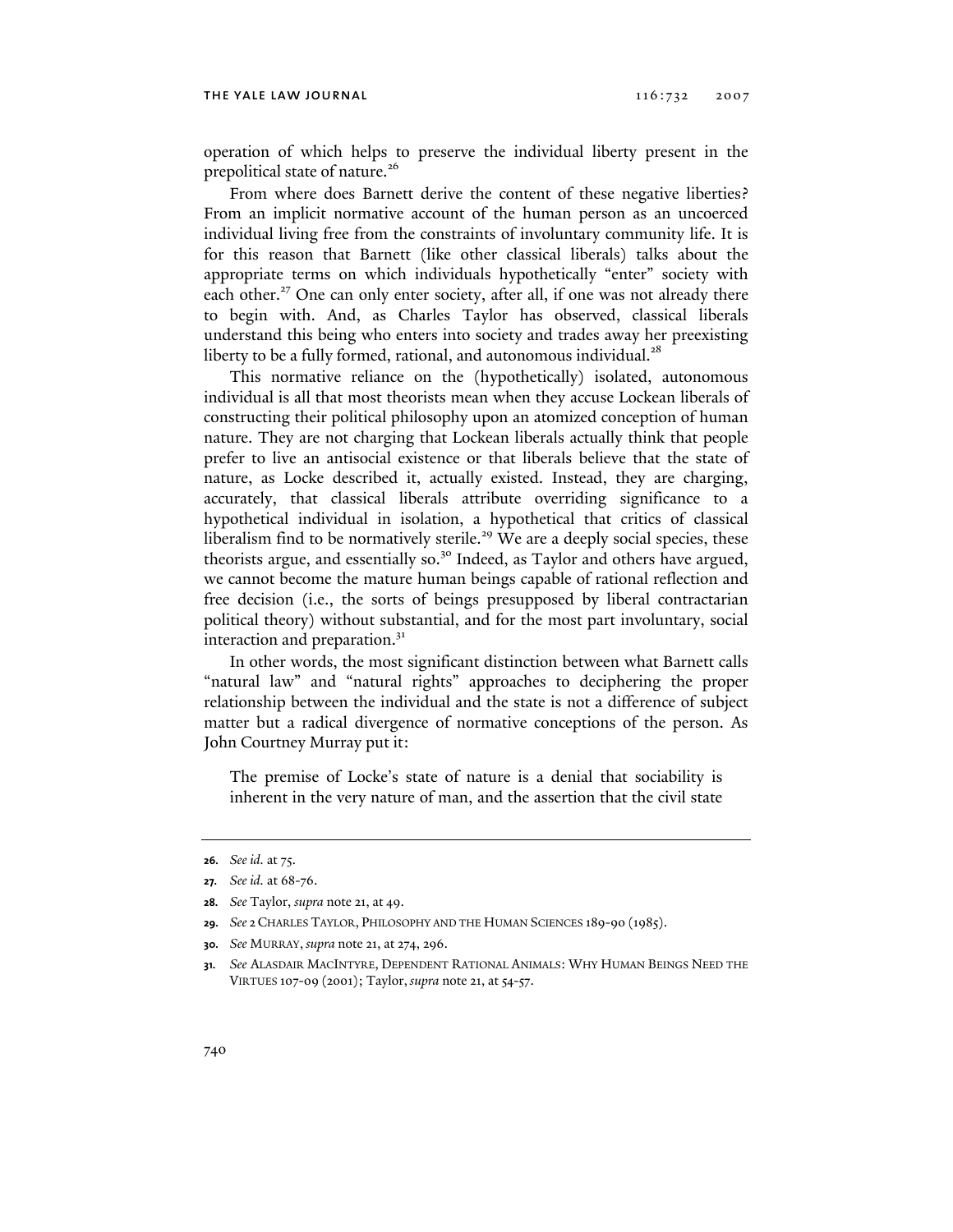is adventitious, that man is by nature only a solitary atom, who does not seek in society the necessary condition of his natural perfectibility as man, but only a utilitarian convenience for the fuller protection of his individual self in its individuality.<sup>32</sup>

For Aquinas, by contrast, the normative person is the contextualized individual already embedded in and shaped by the community.<sup>33</sup> In light of his fundamentally different starting point, Aquinas, along with many others whom Barnett would classify as "natural law" theorists, was not committed to viewing the state's principal function as actively preserving an impermeable membrane of negative liberty that protects the individual from nonconsensual social obligations.

Contrast the standard Lockean depiction of the state of nature as consisting of isolated individuals with the story Aquinas told about the status of private property rights. Rather than beginning with individuals in isolation who then bargain their way into political community to protect preexisting property rights, Aquinas began from the point of view of a political community already in existence. He proceeded to argue that, given the somewhat selfish tendencies of human beings, communal recognition of limited individual rights of private ownership is (practically) necessary to encourage industriousness and to avoid conflict and confusion over who in the community is responsible for what.<sup>34</sup> On one of the few occasions when Aquinas spoke in terms that we might understand as referring to subjective natural rights, he did so not in favor of a property owner's right to be free from communal interference but in favor of the affirmative entitlement held by a needy individual to share in the consumption of the community's material wealth, even when the exercise of that entitlement involves appropriating the private property of another.<sup>35</sup>

To summarize, the difference between what Barnett calls "natural law" and "natural rights" theories is not the subject matter in which they are interested, as Barnett insists, but rather their substantive conception of the normative human person. Natural rights theorists, including Locke, build their political theories on the dubious foundation of a hypothetical, prepolitical individual bargaining his way into organized political community and holding out for the best possible deal. Classical natural law theorists begin from a far more realistic conception of human beings as we have always known them, as animals already living in society and struggling collectively to find sustainable and just

**<sup>32.</sup>** MURRAY, *supra* note 21, at 276.

**<sup>33.</sup>** *See* Taylor, *supra* note 21, at 60.

**<sup>34.</sup>** *See* 2a-2ae AQUINAS, *supra* note 14, q. 66, art. 2.

**<sup>35.</sup>** *See id.* art. 7.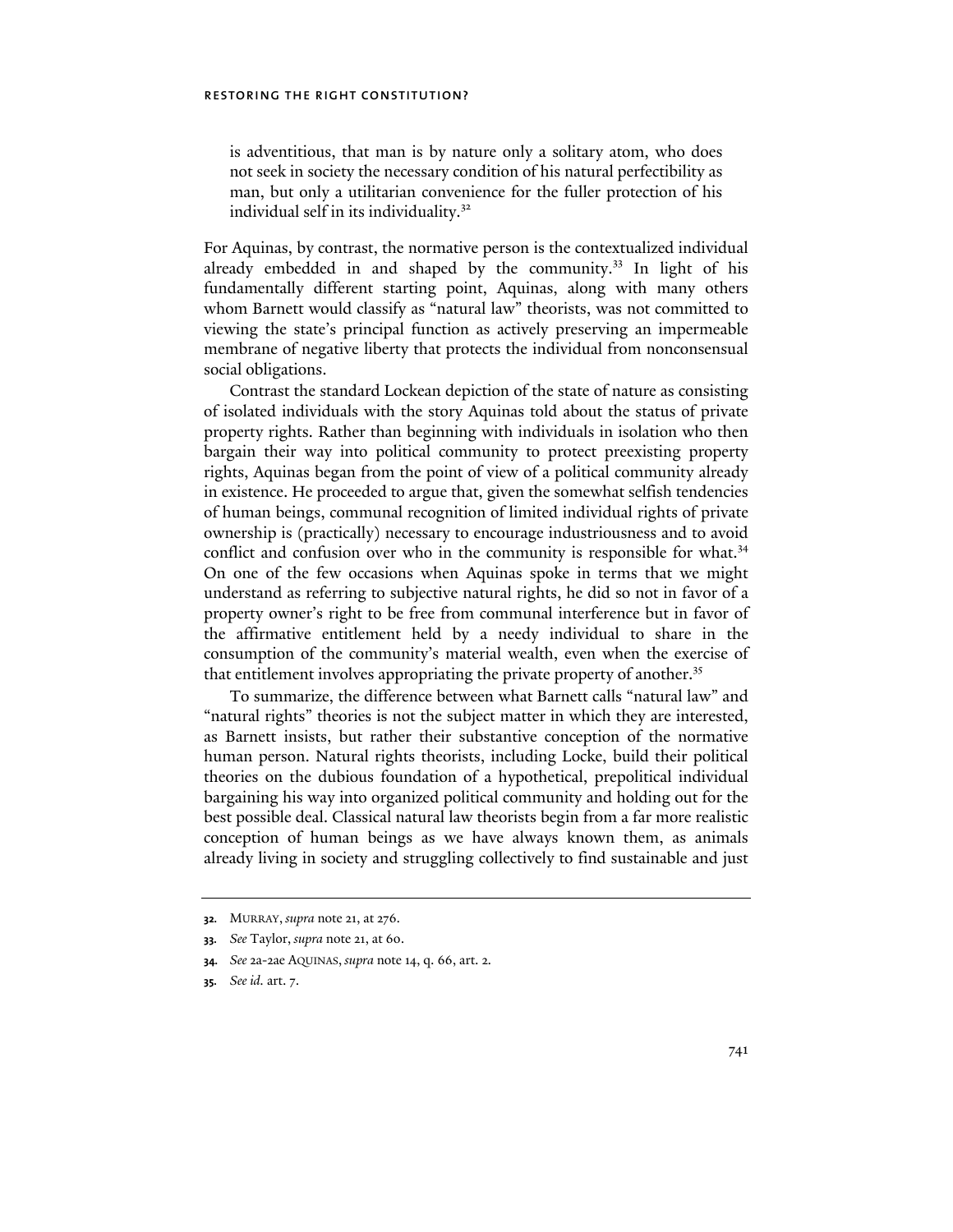mechanisms for balancing the legitimate demands of the community with the interests and dignity of the individual.

The arguments Barnett provides in this book on behalf of the libertarian conception of the person, and the basket of negative liberty rights it yields, are both underdeveloped and unpersuasive. "People living in every society," Barnett argues, "confront certain pervasive obstacles to the pursuit of happiness."<sup>36</sup> Echoing Locke's arguments about the origins of government, Barnett identifies the purpose of the political community as rooted in the human need to overcome what he calls problems of "knowledge, interest, and power."37 As in Locke's political philosophy, people come together to form a government in order to enhance their ability to protect their preexisting individual rights without at the same time violating the rights of others. That is, government is created to permit people to spend less time defending their own rights against the depredations of others and to avoid the dangers that arise when people attempt to serve as judge, jury, and executioner in cases that concern their own interests.38

Even the most cursory consideration of the human condition, however, reveals the incompleteness of this account. All three of these "problems," as Barnett understands them, are challenges faced when individuals attempt to protect preexisting interests against other individuals or communities. On the one hand, it is true that this focus is not "antisocial" because these problems only arise when individuals are actually interacting. On the other hand, although Barnett intends his theory to be broadly descriptive of pervasive human experiences, he selectively emphasizes goods and problems associated with the avoidance of unchosen social interaction and with individual protection against others—a focus that gives rise to rights understood in the negative sense as shields. Accordingly, he neglects goods associated with preparation for, or facilitation and empowerment of, social interaction—a focus more comfortable with a conception of rights broad enough to encompass both defense and obligation.

This is not to deny that the problems Barnett identifies are real conflicts that may well be universal across human communities. But in focusing on these problems of knowledge, interest, and power, Barnett loses sight of what we might call problems of survival, preparation, and participation. A shift toward these neglected problems would push in favor of abandoning Barnett's narrowly negative conception of rights for a more capacious view.

**<sup>36.</sup>** BARNETT, *supra* note 6, at 80.

**<sup>37.</sup>** *Id.*

**<sup>38.</sup>** *See* LOCKE, *supra* note 15, at 155.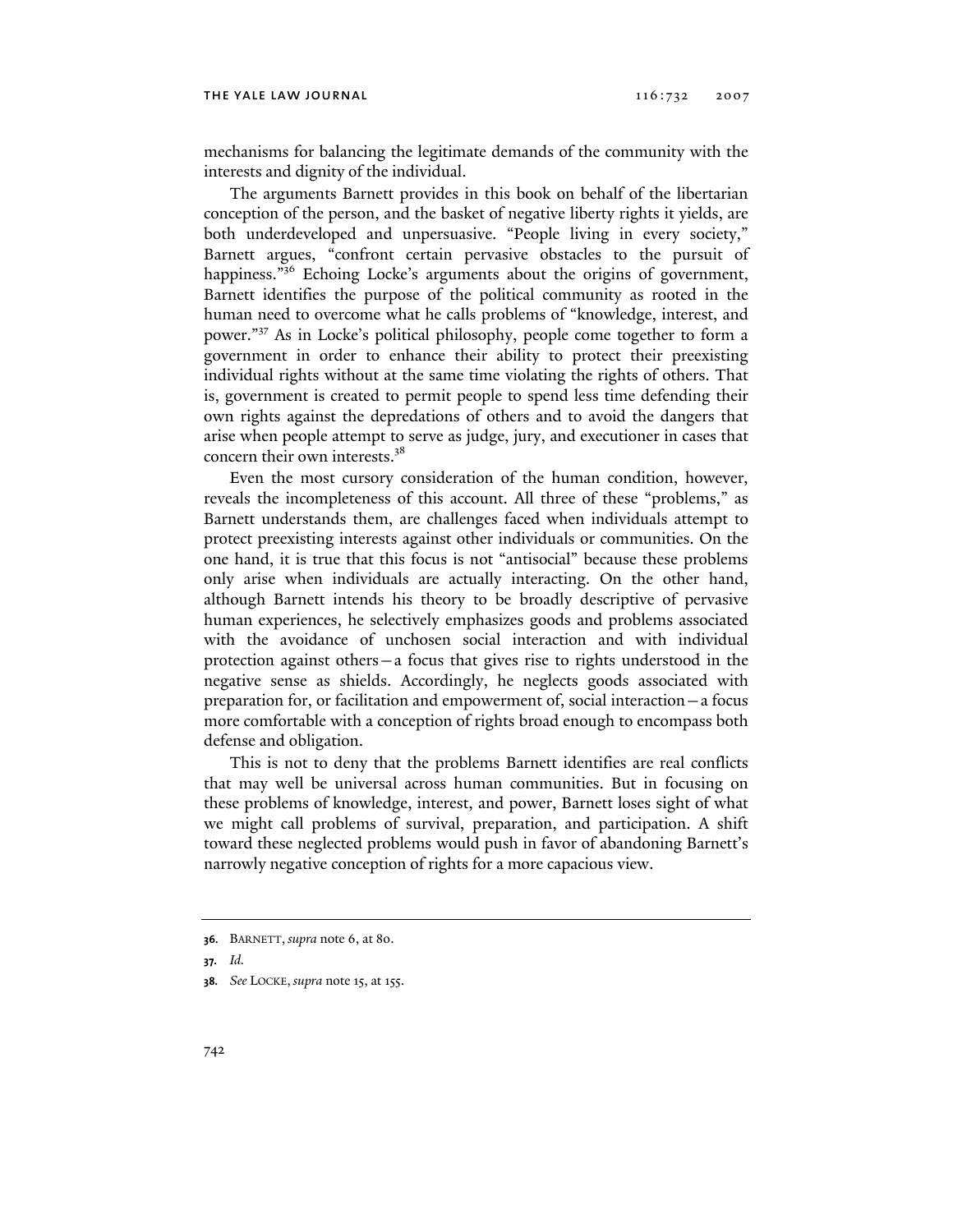For most theorists, it is uncontroversial to posit that human beings are entitled to access to the resources necessary for physical survival. As even some of the most libertarian of property scholars have acknowledged, the extreme needs of some in the community ought to trump the rights that others hold over their surplus resources.<sup>39</sup> Locke himself defended the idea.<sup>40</sup> Acknowledging a right to survival resources in effect recognizes the existence of an entitlement to the (even involuntary) assistance of others under certain circumstances and, on most accounts, to the assistance of the state in obtaining survival resources or in fending off attempts by private owners to prevent those in need from taking them. The very structure of this entitlement, and the forced sharing it justifies, fits only uncomfortably, if at all, within Barnett's discussion of natural rights, in which individual property and contract rights precede (and limit) the formation of community and pursuit of the common good.41 An alternative conception views human beings as essentially embedded in community and understands property rights as the cooperative creations of the society in the service of human flourishing. On this view, in which the well-being of the individual and the health of the society (and other individual members of that society) are indissolubly intertwined, the qualification of individual property rights in order to protect the lives of individual community members makes perfect sense.<sup>42</sup>

In addition to survival, the long period of intellectual and moral training necessary for full human development means that all human societies confront the problem of how to ensure the provision and just distribution of scarce

**<sup>39.</sup>** *See* RICHARD A. EPSTEIN, SKEPTICISM AND FREEDOM 98-100 (2003).

**<sup>40.</sup>** *See* LOCKE, *supra* note 15, at 29-30, 56, 111, 182-83.

**<sup>41.</sup>** Locke's affirmation of the doctrine of necessity does not demonstrate the compatibility of that doctrine with libertarian principles as much as it points to the ways in which Locke was not a pure libertarian. Locke's embrace of the necessity doctrine derives from his initial assertion that "God gave the world to Adam and his posterity in common." *Id.* at 111. This communal starting point, itself a remnant of the classical natural law tradition, *see* 2a-2ae AQUINAS, *supra* note 14, q. 66, art. 2, serves as a moderating force within Lockean property theory—one that does not survive among contemporary libertarians, who tend to reject both the notion of forced sharing and Locke's starting point of communal ownership, *see, e.g.*, ROBERT NOZICK, ANARCHY, STATE, AND UTOPIA 174, 238 (1974) ("Even to *exercise* his right to determine how something he owns is to be used may require other means he must acquire a right to, for example, food to keep him alive; he must put together, with the cooperation of others, a feasible package."); AYN RAND, THE VIRTUE OF SELFISHNESS: A NEW CONCEPT OF EGOISM 54-56 (1964) (arguing that sharing with those in dire need, even in an emergency, is "an act of generosity, not of moral duty"). This makes some sense because the necessity doctrine's prescription of involuntary communal obligation clashes with libertarian insistence that communal obligation be voluntary.

**<sup>42.</sup>** *See* 2a-2ae AQUINAS, *supra* note 14, q. 66, art. 7; FINNIS, *supra* note 1, at 191-92.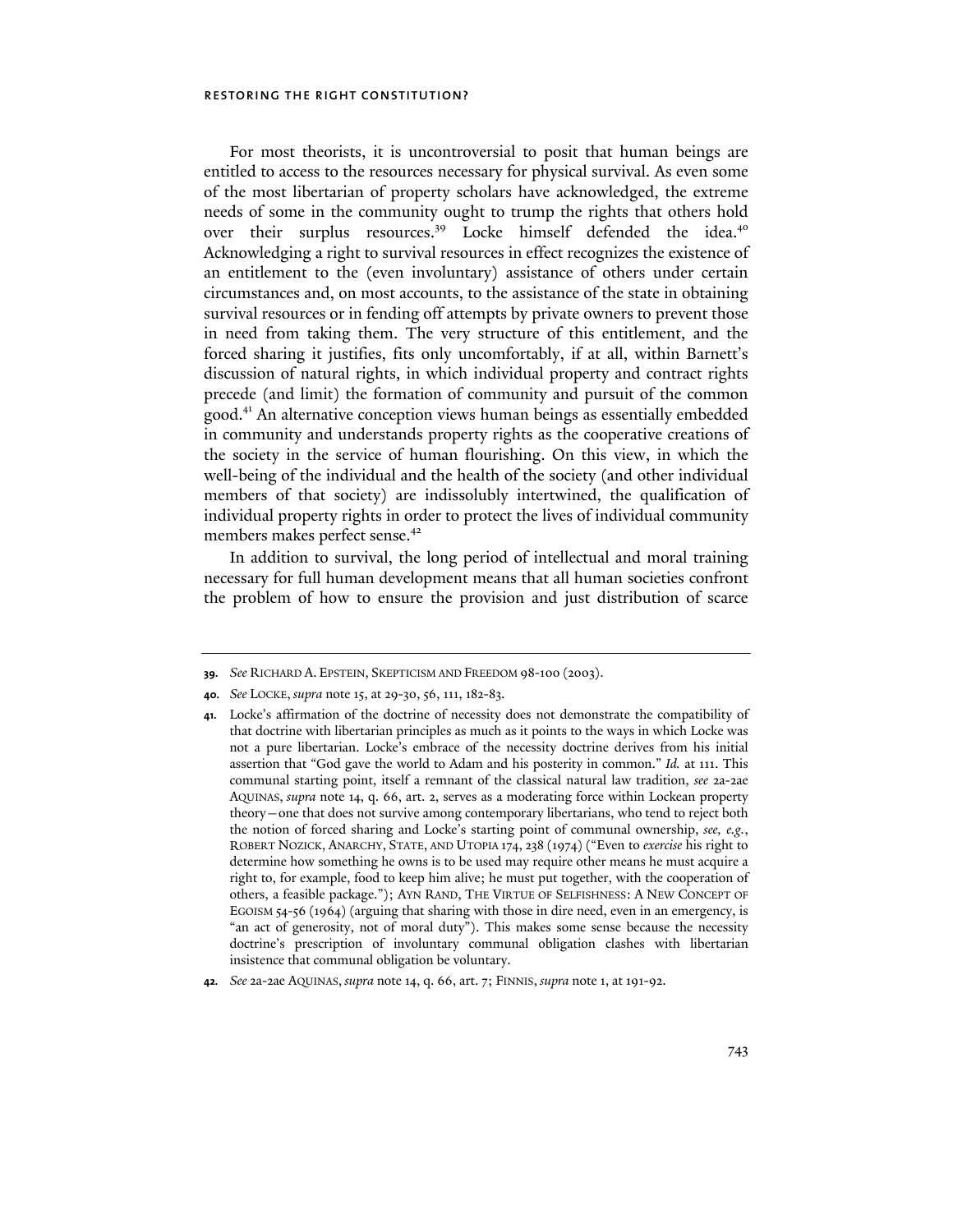resources for training the young, who are in no position to provide for themselves.43 Again, the pursuit of a social conception of human flourishing points in the direction of some minimal provision for the well-being and education of the young, irrespective of the wisdom, diligence, or luck of their parents. Almost by definition, such an entitlement will demand a degree of economic redistribution and regulation, either in cash or in kind. Those whose parents cannot afford education must have that education provided to them at the expense of others. Moreover, this redistributive educational process arguably points in the direction of ensuring that the parents of such children have the economic resources necessary to provide a suitable home environment in which the educational effort can take root.<sup>44</sup> Plausible natural law arguments can therefore support not just a basic entitlement to education but also such welfare-state measures as minimum wages, subsidized housing, and social insurance<sup>45</sup> – the kinds of redistributive and regulatory economic measures that Barnett would very much like to rule out.

Finally, resources are necessary to facilitate the sorts of social interactions essential for a well-lived human life.<sup>46</sup> These resources take the form of both material goods that individuals need to function socially and an underlying social context in which individuals and groups may interact. With respect to the former, Adam Smith, Amartya Sen, and others have argued that the precise content and quantity of the resources necessary for a viable social life will vary between different societies and within the same society over time.<sup>47</sup> Nevertheless, because human beings experience sociability as an imperative and not as a choice, all societies must struggle with the challenge of providing adequate opportunities for individuals to obtain the things they need to function as social beings without at the same time undermining the necessary incentives for productive activity. In the context of a modern capitalist society

**<sup>43.</sup>** *See, e.g.*, MACINTYRE, *supra* note 31, at 107-09.

**<sup>44.</sup>** Recent studies, for example, affirm the importance of families' financial resources to children's educational outcomes. *See, e.g.*, RICHARD ROTHSTEIN, CLASS AND SCHOOLS: USING SOCIAL, ECONOMIC, AND EDUCATIONAL REFORM TO CLOSE THE BLACK-WHITE ACHIEVEMENT GAP 37-50 (2004) (describing the ways in which family poverty directly hinders the effectiveness of children's education); Doris R. Entwisle et al., *First Grade and Educational Attainment by Age 22*, 110 AM. J. SOC. 1458, 1481 (2005) (finding that family socioeconomic status has an enormous impact on children's ultimate educational attainment).

**<sup>45.</sup>** *See* ROTHSTEIN, *supra* note 44, at 129-47.

**<sup>46.</sup>** *See* Eduardo M. Peñalver & Sonia K. Katyal, *Property Outlaws*, 155 U. PA. L. REV. (forthcoming May 2007).

**<sup>47.</sup>** *See* JOHN A. RYAN, A LIVING WAGE: ITS ETHICAL AND ECONOMIC ASPECTS 126-27 (1912); AMARTYA SEN, RESOURCES, VALUES AND DEVELOPMENT 325-43 (1984); 2 ADAM SMITH, THE WEALTH OF NATIONS 413-506 (Oxford, Clarendon Press 1869) (1776).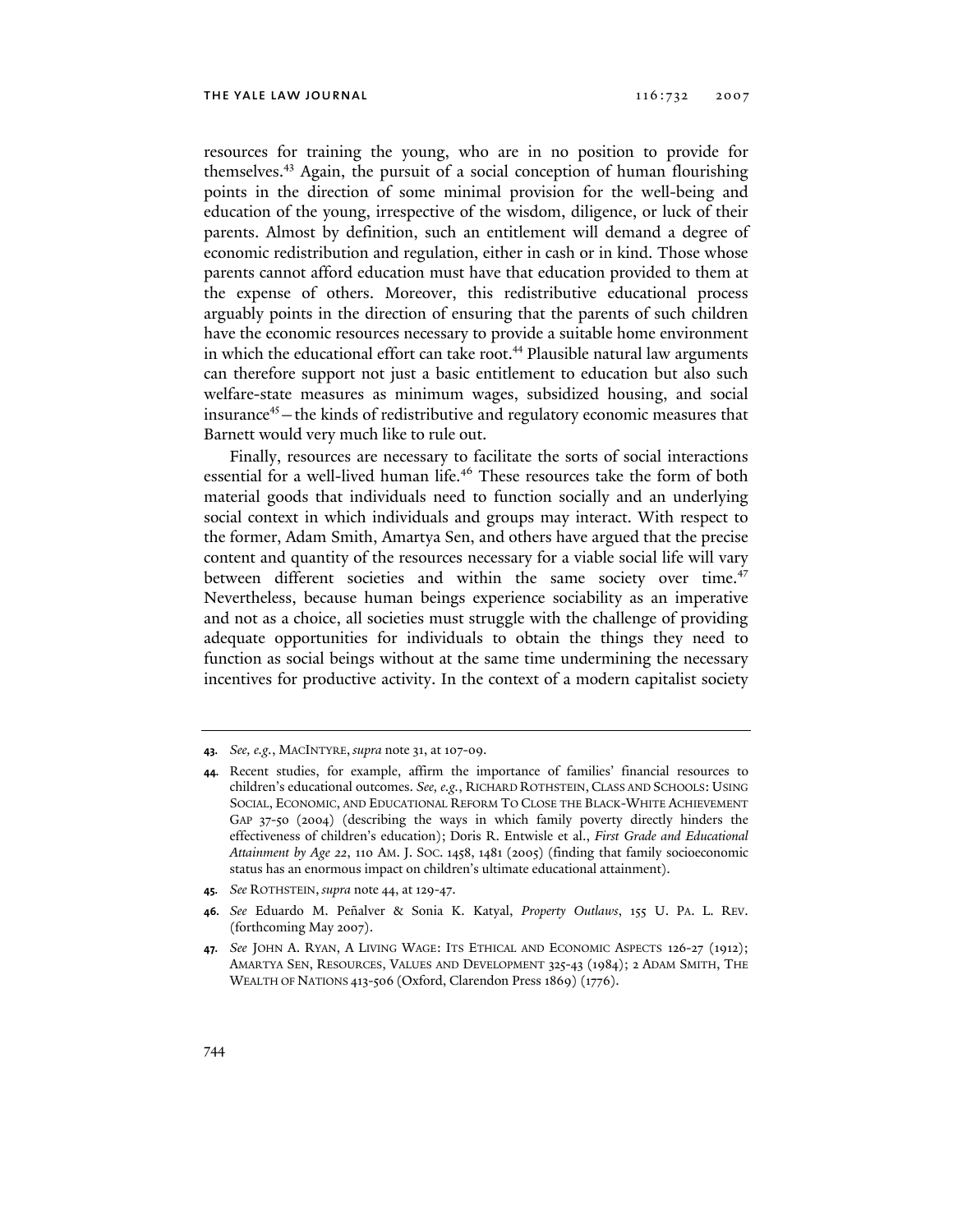like our own, sociability entails meaningful participation in the market, and this observation in turn suggests a human right to a social safety net that guarantees a substantial basket of resources. This is not to say that an entitlement to receive those resources cannot be conditioned on, for example, a willingness to work if able to do so. But however the details are conceived, attention to human beings' social needs pushes strongly toward an entitlement to substantial and realistic opportunities to obtain the goods required for some minimally acceptable level of participation in the social life of the community.

An adequate account of the opportunities necessary for the social participation essential to human flourishing will also consider the background conditions within which individuals come together to interact. Human beings live a richer and freer life in a pluralistic social order in which neither the state nor large private actors can arrogate enough power to monopolize opportunities for social and economic expression. A progressive natural law therefore favors a vibrant, organic social and economic life that transpires on a human scale populated by diverse intermediary communities such as families, unions, small enterprises, neighborhoods, churches, and many others. It will also support efforts to responsibly steward the environment for future generations who are not represented in the political process and whose interests tend to be discounted by present economic decision-makers.<sup>48</sup> The maintenance of such a rich and humane social and environmental context requires state action to counterbalance (and redistribute) large concentrations of private economic power as well as constant vigilance against the possibility that the state will either overreach or become a tool of powerful private interests.

The problem these other interests pose for Barnett's theory of rights is that their interaction is anything but tidy. Human beings' material needs, for example, combine with the vicissitudes of luck and intergenerational effects to undermine the case for the inflexible and transgenerational protection of property entitlements that Barnett advocates. If we accept the proposition that property rights, at least in surplus resources, must give way to the more pressing needs of nonowners, it follows that a government that takes the side of property owners who attempt to block such transfers in order to protect preexisting property entitlements would be acting unjustly. Indeed, given the scale of modern society and the concomitant opportunities it provides for owners to shirk their duties to share, government is certainly justified, and perhaps—given the predictability of that shirking—affirmatively obligated, to

**<sup>48.</sup>** *See, e.g.*, Douglas A. Kysar, *Discounting, on Stilts*, 74 U. CHI. L. REV. (forthcoming Mar. 2007) (manuscript at 1-2, on file with author) (discussing the tendency of cost-benefit analysis to undervalue the interests of future generations).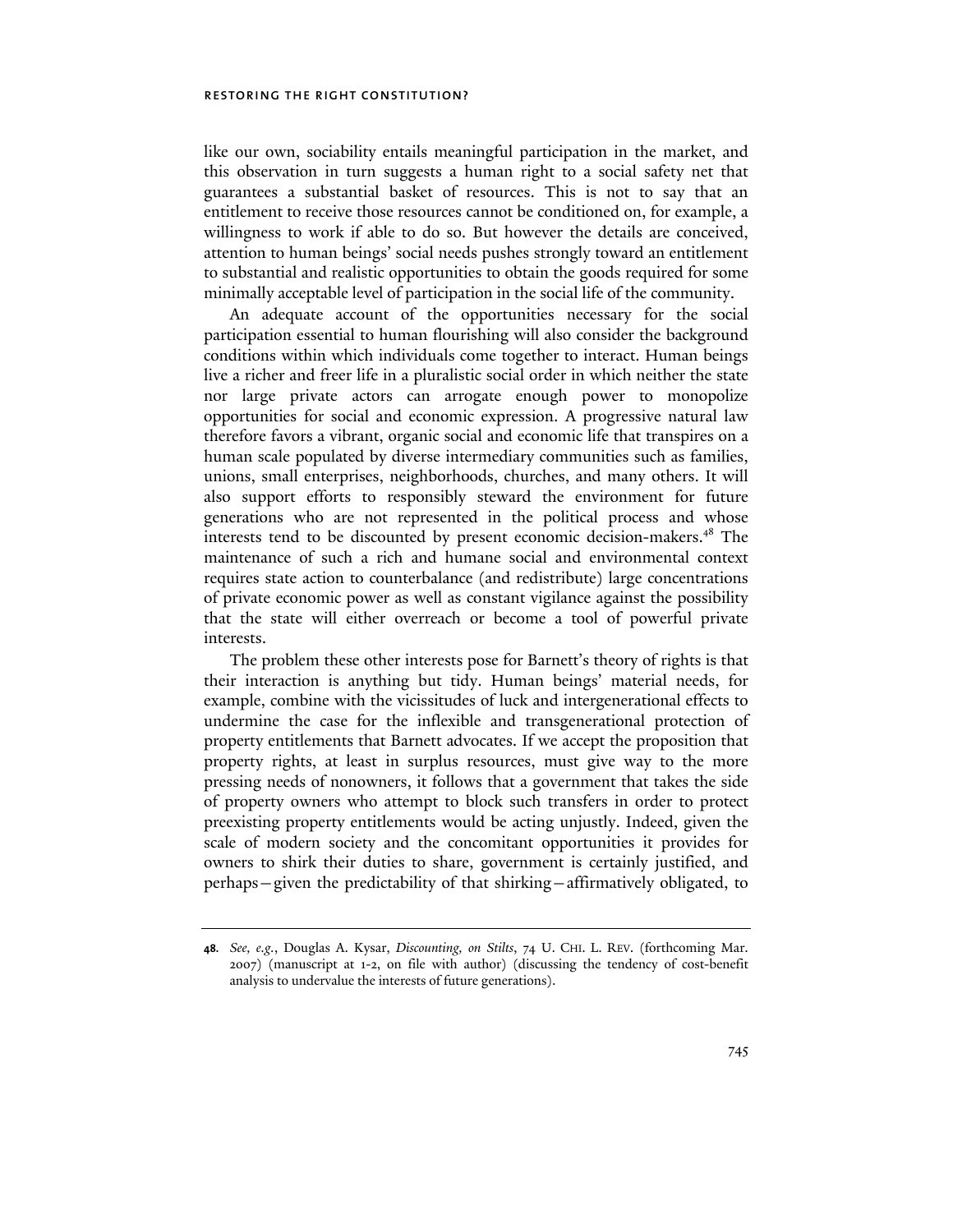compel the wealthy to share their surplus with the poor.<sup>49</sup> The natural law arguments on behalf of such involuntary redistribution are especially compelling when applied to the resource needs of the young, whose poverty cannot be attributed to poor choices of their own. But they also point toward the importance of protecting the poorest—young and old—against the effects of sheer bad luck. And the failure of any capitalist economy to provide employment opportunities at a living wage for all who are willing to work or to provide fully for the needs of the poor through voluntary philanthropy means that the implications of the analysis likely extend even further.

Support for state intervention in the economy, however, does not require a progressive theory of natural law to endorse the sorts of intrusions on private sexual conduct advocated by Finnis, George, and other conservative natural lawyers. As Barnett helpfully highlights, even the classical natural law tradition, despite its perfectionist ambitions, provides ample tools to resist the state's insertion into every corner of life, including private consensual sexual relationships. Barnett quotes, for example, Aquinas's famous argument about the folly of trying to legally enforce all moral norms.<sup>50</sup> According to Aquinas:

[H]uman law is framed for a number of human beings, the majority of whom are not perfect in virtue. Wherefore human laws do not forbid all vices, from which the virtuous abstain but only the more grievous vices, from which it is possible for the majority to abstain; and *chiefly those that are to the hurt of others, without the prohibition of which human society could not be maintained*: thus human law prohibits murder, theft and suchlike.<sup>51</sup>

As Aquinas pointed out, attempts to embody all of morality in law are doomed to failure and are likely to be counterproductive, inducing in citizens a contempt for law and perhaps even an embrace of a sort of moral and legal nihilism. $5<sup>2</sup>$  The tools of legal prohibition should therefore be reserved for the kinds of harmful conduct that are likely to substantially disrupt the social order.

**<sup>49.</sup>** *See* JEREMY WALDRON, LIBERAL RIGHTS: COLLECTED PAPERS, 1981-1991, at 240-44 (1993); *cf.* Carol M. Rose, *The Moral Subject of Property* 19 (Ariz. Legal Studies, Discussion Paper No. 06-30, 2006), *available at* http://www.ssrn.com/abstract=926082 (discussing the collective action problems that push philanthropic impulses toward arguments for forced redistribution).

**<sup>50.</sup>** BARNETT, *supra* note 6, at 83.

**<sup>51.</sup>** 1a-2ae AQUINAS, *supra* note 14, q. 96, art. 2 (emphasis added).

**<sup>52.</sup>** *See id.*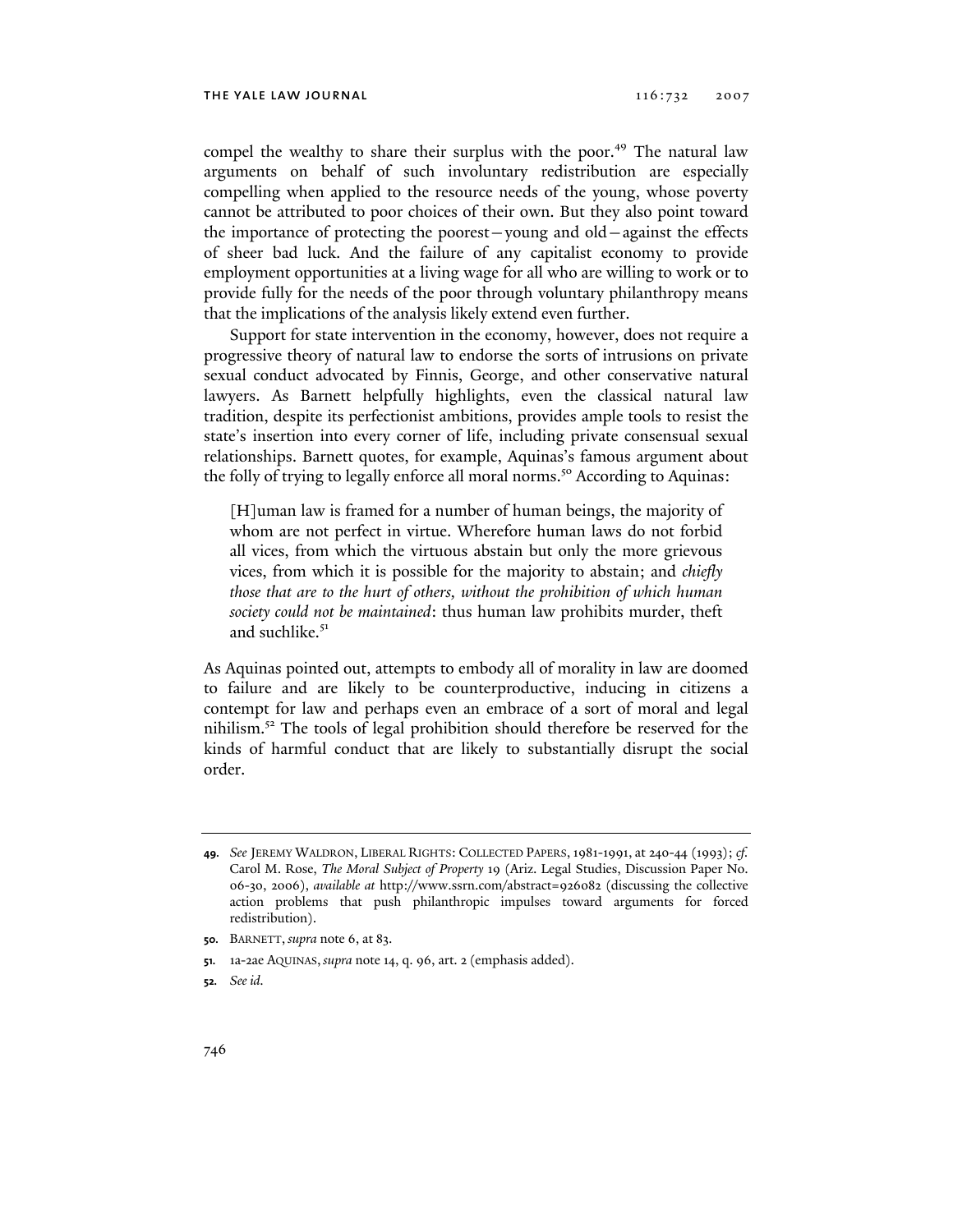As a general matter, these considerations apply with equal force to state efforts to enforce the (moral) demands of distributive justice. How far the state should go in attempting to enforce moral obligations to shift material resources toward the poor will be a complicated prudential calculation, deeply informed by empirical considerations.<sup>53</sup> Given this uncertainty and contingency, it is easier to draw negative than affirmative conclusions. For example, it is easier to rule out Barnett's rigidly libertarian constitution, which would categorically prohibit the state from interfering with the operation of the market, irrespective of empirical observations about the likely consequences of such intervention for the poor, than it is to spell out in precise detail the exact contours of economic entitlements or the most just system of taxation with which to fund them. Nevertheless, the correct questions are *prudential*, not questions about the *rights* of property owners against redistribution of their surplus property. A progressive natural lawyer, moreover, would argue that the state is justified in treating the enforcement of economic justice differently than questions of sexual morality (however defined) because of the relative difficulty of detecting and deterring violations of sexual norms, the harm to privacy of even attempting to do so, and the fundamental importance of distributive justice to the maintenance over the long run of a viable social order.

In the middle of the last century, for example, Murray built upon Aquinas's pragmatic discussion to argue against the legal prohibition of private sexual acts, such as the use of contraception.<sup>54</sup> Writing in terms that even a libertarian like Barnett might well endorse, Murray argued that respect for the important role of freedom within an adequate account of human flourishing meant that the law should be guided by the principle, "[a]s much freedom as possible; as much restriction and coercion as necessary."<sup>55</sup> Murray went on to note that, "in

**55.** Murray, *supra* note 54.

**<sup>53.</sup>** *See, e.g.*, NAT'L CONFERENCE OF CATHOLIC BISHOPS, ECONOMIC JUSTICE FOR ALL: PASTORAL LETTER ON CATHOLIC SOCIAL TEACHING AND THE U.S. ECONOMY ¶ 20 (1986). The complex empirical inquiries relevant to the formulation of redistributive policy include, among many others, what resources the poor need at particular times and places to flourish, the best form in which to deliver those resources (e.g., in cash or in kind, as a grant or in exchange for required work), the effects of different degrees of economic inequality on the well-being of the poor and on society as a whole, and the consequences of redistributive policy for society's overall productivity and for the poor themselves.

**<sup>54.</sup>** *See* John Courtney Murray, Memo to Cardinal Cushing on Contraception Legislation, http://woodstock.georgetown.edu/library/Murray/1965F.htm (last visited Dec. 8, 2006). Finnis has indicated that he accepts reasoning along Murray's line of argument, although he rejects its extension to the case of public distribution of contraception to unmarried couples. *See* Finnis, *supra* note 11, at 38-39. Although Murray specifically declined to address the broader question about contraception, it is not clear from Murray's fairly sweeping analysis in the Cushing Memo that he would have accepted Finnis's distinction.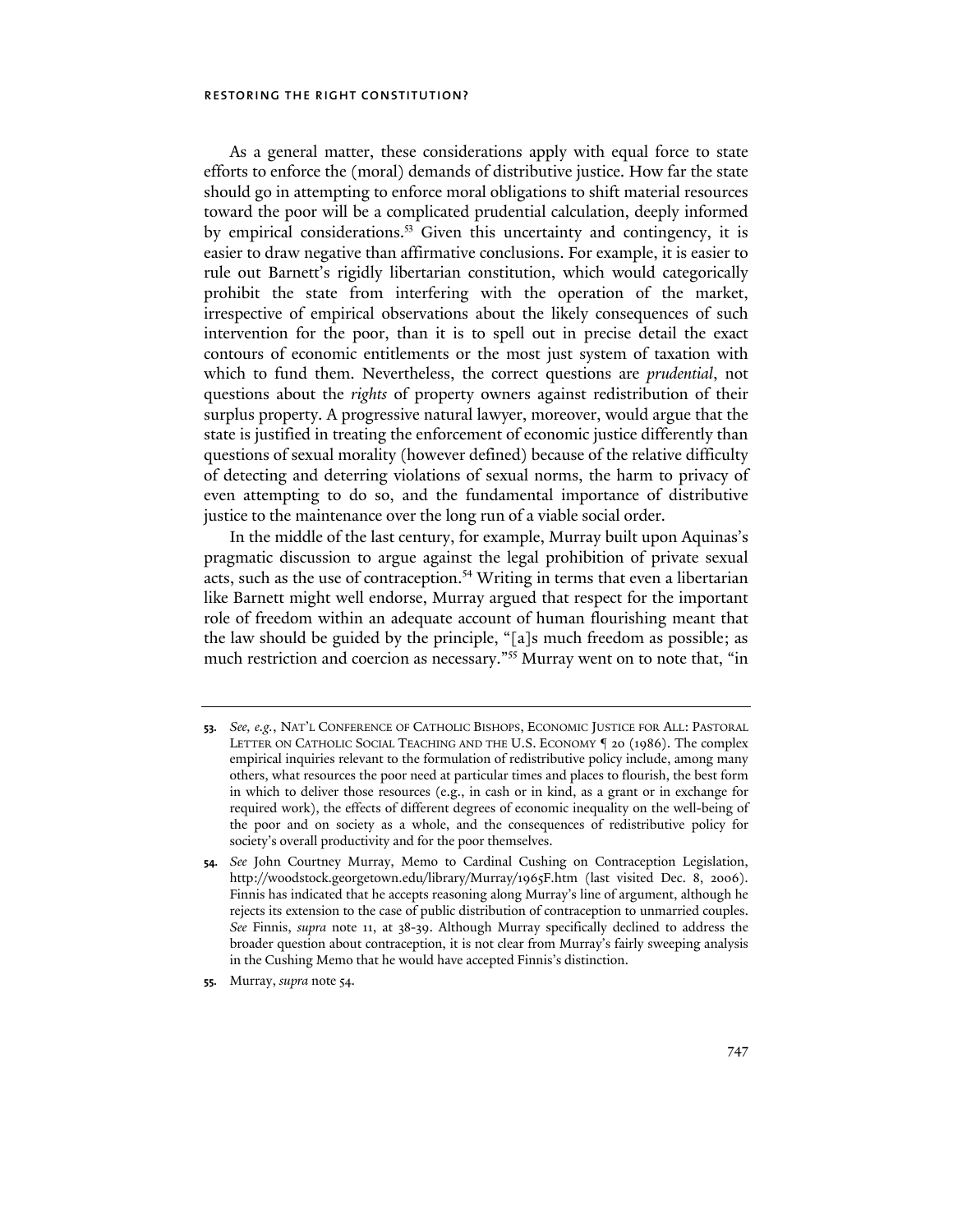the field of sex morality" in particular, "the public educative value of law seems almost nil."56 Finally, he observed that the lack of public consensus on the immorality of contraception put it beyond the proper reach of legal prohibition.<sup>57</sup> Others operating within the natural law tradition have used similar logic to defend the result the Court reached in *Lawrence v. Texas*. 58 Although a full evaluation of the various arguments raised on behalf of these positions is well beyond the scope of this Review, at a minimum these examples suggest that there is no essential connection between natural law theory and a commitment to the state's involvement in the enforcement of sexual morality, or even to a particularly conservative conception of sexual morality.<sup>59</sup>

Drawing the appropriate limits around permissible state action in the private sphere ultimately depends upon the consideration of the effectiveness of legal norms in particular contexts as well as the development of an adequate account of human flourishing and the role of human freedom within that account. Barnett's narrowly negative conception of the state's proper role results from his failure to consider the dependence of human freedom on the social structures necessary to prepare human beings to exercise their freedom and on the material resources they need to affirmatively put that freedom into practice. Rejecting libertarian limits on state intervention in the economic sphere, however, does not require the progressive natural lawyer to jettison Barnett's correct intuition that freedom from excessive government intrusion is an important component of human flourishing.

In drawing attention to the absence from Barnett's book of an extended exploration and defense of the content of his natural rights theory, I do not intend to criticize him. After all, Barnett structures his argument precisely to avoid having to engage in protracted philosophical debate regarding the content of natural law. In the end, however, as I will argue in the next Part, I believe that he cannot get around the arduous job of fleshing out the

**<sup>56.</sup>** *Id.*

**<sup>57.</sup>** *Id.*

**<sup>58.</sup>** 538 U.S. 558 (2003); *see* Gregory A. Kalscheur, *Moral Limits on Morals Legislation: Lessons for U.S. Constitutional Law from the* Declaration on Religious Freedom, 16 S. CAL. INTERDISC. L.J. 1 (2006). Some prominent theorists have gone even further and have used natural law arguments to defend the substantive morality of homosexuality. *See infra* note 59.

**<sup>59.</sup>** *See, e.g.*, HURSTHOUSE, *supra* note 1, at 214-15 (defending the morality of homosexuality on natural law grounds); Macedo, *supra* note 9, at 28 ("[T]he new natural law's own moral stance, properly understood, provides grounds for affirming the good of sexual relationships between committed, loving homosexual partners . . . ."); Jean Porter, Human Nature and the Purposes of Marriage (2006) (unpublished manuscript, on file with author) (arguing in natural law terms for the permissibility of gay marriage).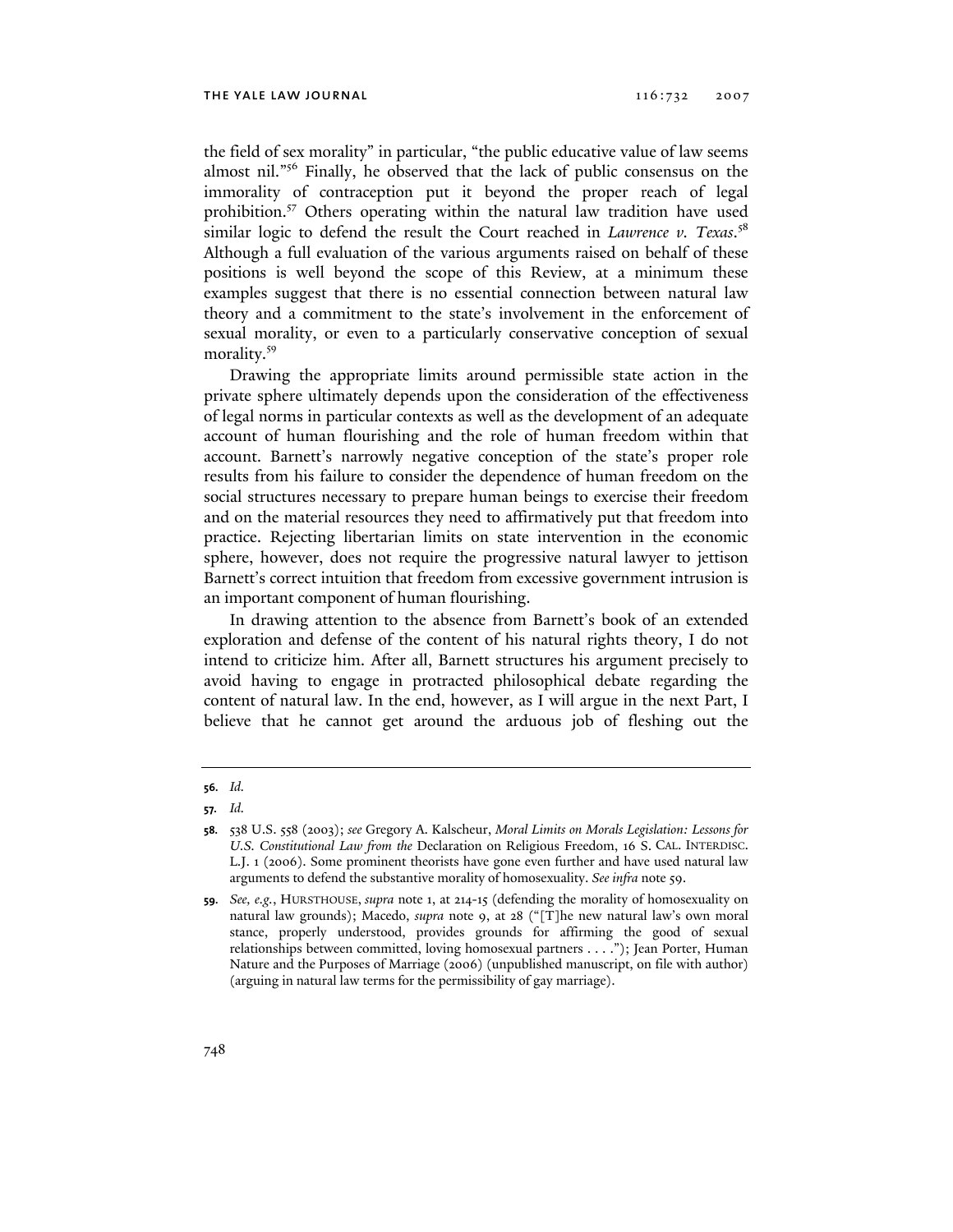philosophical bases for his libertarian political commitments. My only purpose in these past few paragraphs has been to suggest that, when he does set out to do so, he must confront these alternative conceptions of the natural law tradition.

#### **ii. barnett's nonoriginalist originalism**

#### *A. Barnett's Argument*

Barnett attempts to rule out alternative versions of the natural law he believes to have been incorporated into the Constitution. As I have already indicated, however, he does not do so by setting forth extensive arguments on behalf of his particular conception of the content and nature of natural rights. Instead, he devotes a great deal of his book to an innovative nonoriginalist argument in favor of a rigidly originalist understanding of the Constitution's text.

As Trevor Morrison has noted, Barnett's commitment to original meaning is itself something of a paradox.<sup>60</sup> This is because originalism makes far more sense within a consent theory of constitutional legitimacy than within a theory, like Barnett's, that purports to base constitutional legitimacy on natural justice alone.<sup>61</sup> If a constitution only binds because "We the People" have collectively consented to its strictures, a backward-looking orientation that seeks to preserve the original terms of that bargain above all else makes a great deal of sense. The problem is that Barnett claims to reject these historical, consentgrounded theories of constitutional legitimacy in favor of a natural law, justicebased account.<sup>62</sup> Barnett's rejection of consent seems to undermine his case for hewing to an originalist interpretive methodology. After all, if, instead of trying to figure out the terms of the "deal" to which the People have agreed, we concern ourselves with the objective justice of an existing constitutional regime, then the deviation of that regime from the original meaning of a

**<sup>60.</sup>** *See* Trevor W. Morrison, *Lamenting* Lochner*'s Loss: Randy Barnett's Case for a Libertarian Constitution*, 90 CORNELL L. REV. 839, 849 (2005)(reviewing BARNETT, *supra* note 6).

**<sup>61.</sup>** *See id.* at 848-49; *see also* Michael C. Dorf, *Integrating Normative and Descriptive Constitutional Theory: The Case of Original Meaning*, 85 GEO. L.J. 1765, 1766 (1997) ("The political theory underlying strict originalism is a form of social contract theory . . . ."). After noting the connection commonly drawn between originalist and contractarian theories of constitutional legitimacy, Dorf suggests that this link can be severed and goes on to propose a noncontractarian case for the (limited) relevance of original intent. *See* Dorf, *supra*, at 1816-22.

**<sup>62.</sup>** *See* BARNETT, *supra* note 6, at 32-52.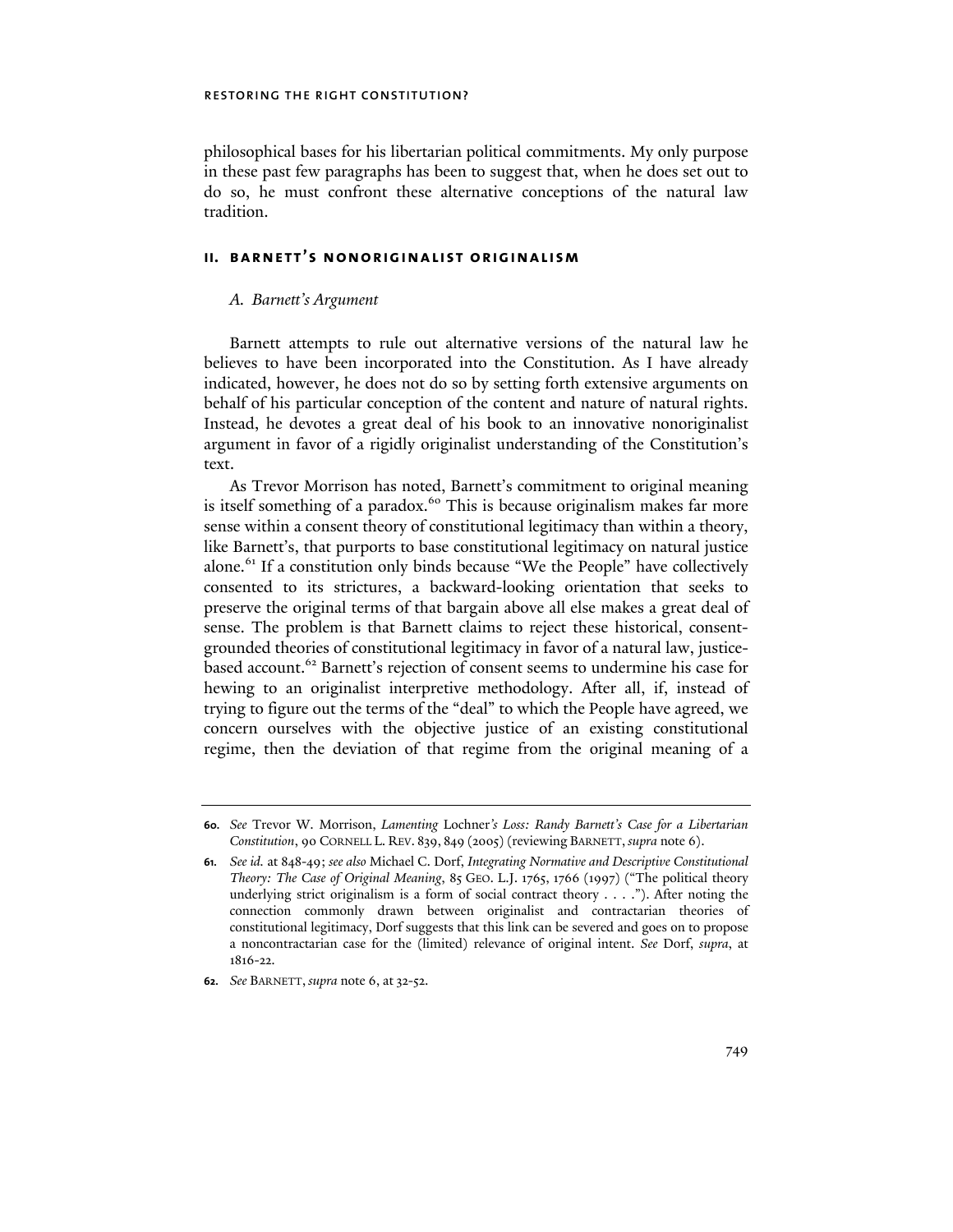historical document is not really very troubling (except to the degree that it increases the risk that the constitutional system will transform itself from one that is just to one that is unjust at some time in the future—an issue to which I will return shortly).

Despite the strangeness of his combination of a justice-based theory of legitimacy with originalism, Barnett's arguments in favor of a fairly strict originalist hermeneutic are the foundation of his entire constructive project. Eschewing a direct defense of the cogency of his political theory against alternatives, Barnett's strategy is to avoid getting mired in deep philosophical argument by compelling his readers to accept that the Constitution itself incorporates the limitations on state action favored by his libertarian reading of Lockean political theory and that the Constitution itself rejects the obligations imposed by other theories of justice, such as the progressive version of natural law theory sketched out above.<sup>63</sup> To paraphrase Barnett's argument, his version of natural rights theory might be right or it might be wrong, but that theory is embodied in the original meaning of the Constitution. And because the original meaning is the only meaning that counts, if you want the Constitution to embody some other political theory, you will have to get your own constitution or amend the existing one. In other words, Barnett's argument for original-meaning textualism (along with the evidence he marshals in support of the original meaning he favors), if successful, allows him to enjoy all the fruits of a libertarian constitution while sidestepping the far more daunting task of laying out a full-fledged argument for the philosophical superiority of his theory.<sup>64</sup>

Barnett's argument for (Lockean) original-meaning textualism proceeds in three steps. First, he posits that, as a conceptual matter, the principal purpose of a *written* constitution is to constrain government actors who might otherwise be free to act in ways that trample on individual rights: "The

**<sup>63.</sup>** Some scholars have identified less individualistic principles at work in Lockean political theory, particularly as it touches on property rights. *See, e.g.*, ERIC T. FREYFOGLE, THE LAND WE SHARE: PRIVATE PROPERTY AND THE COMMON GOOD 204-05 (2003) (describing Lockean property theory as consistent with stringent restraints on the intensive use of property); GOPAL SREENIVASAN, THE LIMITS OF LOCKEAN RIGHTS IN PROPERTY (1995) (arguing that Locke's theory results in highly limited property rights). Whether these theorists or Barnett read Locke more accurately is an interesting question but is beyond the scope of this Review.

**<sup>64.</sup>** Barnett's negative argument against the viability of consent as a basis for constitutional legitimacy does not rest on a fully developed argument for libertarianism but rather on a more truncated argument, the goal of which is simply to establish that "first come rights, and then comes law." BARNETT, *supra* note 6, at 44. As he is careful to point out, "One need not accept any particular formulation of background rights . . . to accept the conception of constitutional legitimacy advanced here." *Id.*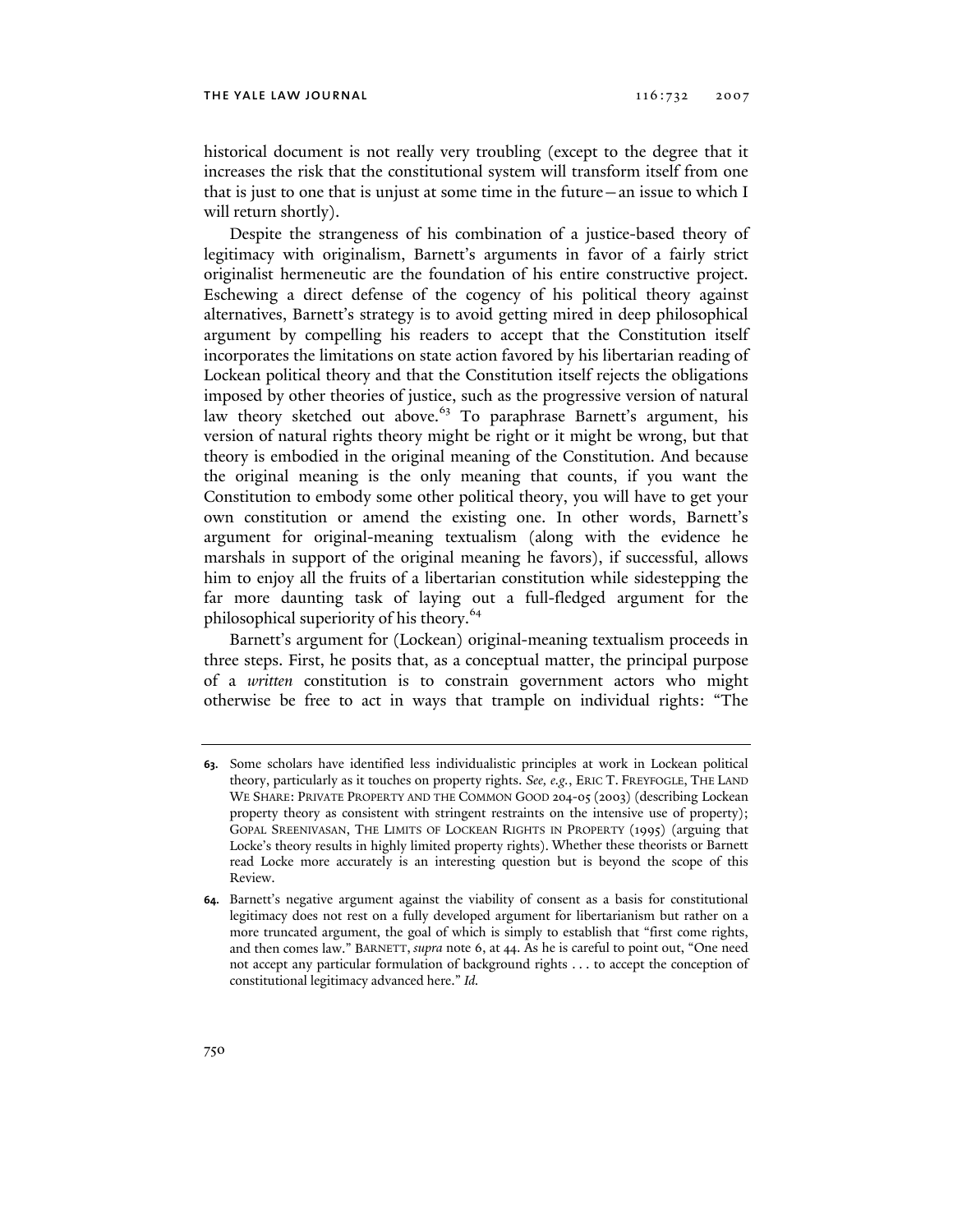Constitution is a law designed to restrict the lawmakers. Although the Constitution itself may have multiple purposes and functions, its 'writtenness' has many fewer. . . . Primarily, constitutions are put in writing to better constrain the political actors [they] empower[] to accomplish various ends."<sup>65</sup> To be clear, Barnett cannot merely be making a historical claim about the reasons why the Framers committed our particular Constitution to writing, and he cannot be arguing that we are somehow bound by their motives. Given his rejection of consent and other historical accounts of constitutional legitimacy, those motives are not relevant to his case for originalism. Instead, Barnett is making a sweeping conceptual claim that writtenness in constitutions serves the purpose of constraining government power.

He then goes on to claim that the only way for a written constitution to achieve, and then "lock in," this constraint is to limit the text's meaning to its meaning at the time it was put in place: "Adopting any meaning contrary to the original meaning would be to contradict or change the meaning of the text and thereby to undermine the value of writtenness itself. Writtenness ceases to perform its function if meaning can be changed in the absence of an equally written modification or amendment."<sup>66</sup> In other words, Barnett believes that a commitment to original-meaning textualism follows "inexorably" from *the mere fact* that the Constitution is a written document.<sup>67</sup> Barnett goes on to argue that it is the constitution thus locked into place by original meaning, and only that constitution, that we should evaluate from the point of view of our preferred theory of justice. If, based on one's conception of justice, the constitution locked in by this written document is inadequate, then the answer is not to reinterpret the text in a manner consistent with that conception but rather to amend the text.<sup>68</sup>

Finally, Barnett argues, the original meaning of *our particular* written Constitution locks in classical liberal views about the proper limits of government power and the sphere of negative liberty protecting the individual from communal coercion. Barnett points to provisions like the Necessary and Proper Clause, the Ninth Amendment, and the Fourteenth Amendment's Privileges or Immunities Clause, as well as to a host of contemporaneous commentary, in support of this proposition. The combined effect of these provisions, he argues, is to limit both state and federal governments to

**<sup>65.</sup>** *Id.* at 103.

**<sup>66.</sup>** *Id.* at 106.

**<sup>67.</sup>** *Id.* at 112.

**<sup>68.</sup>** *See id.* at 111-12.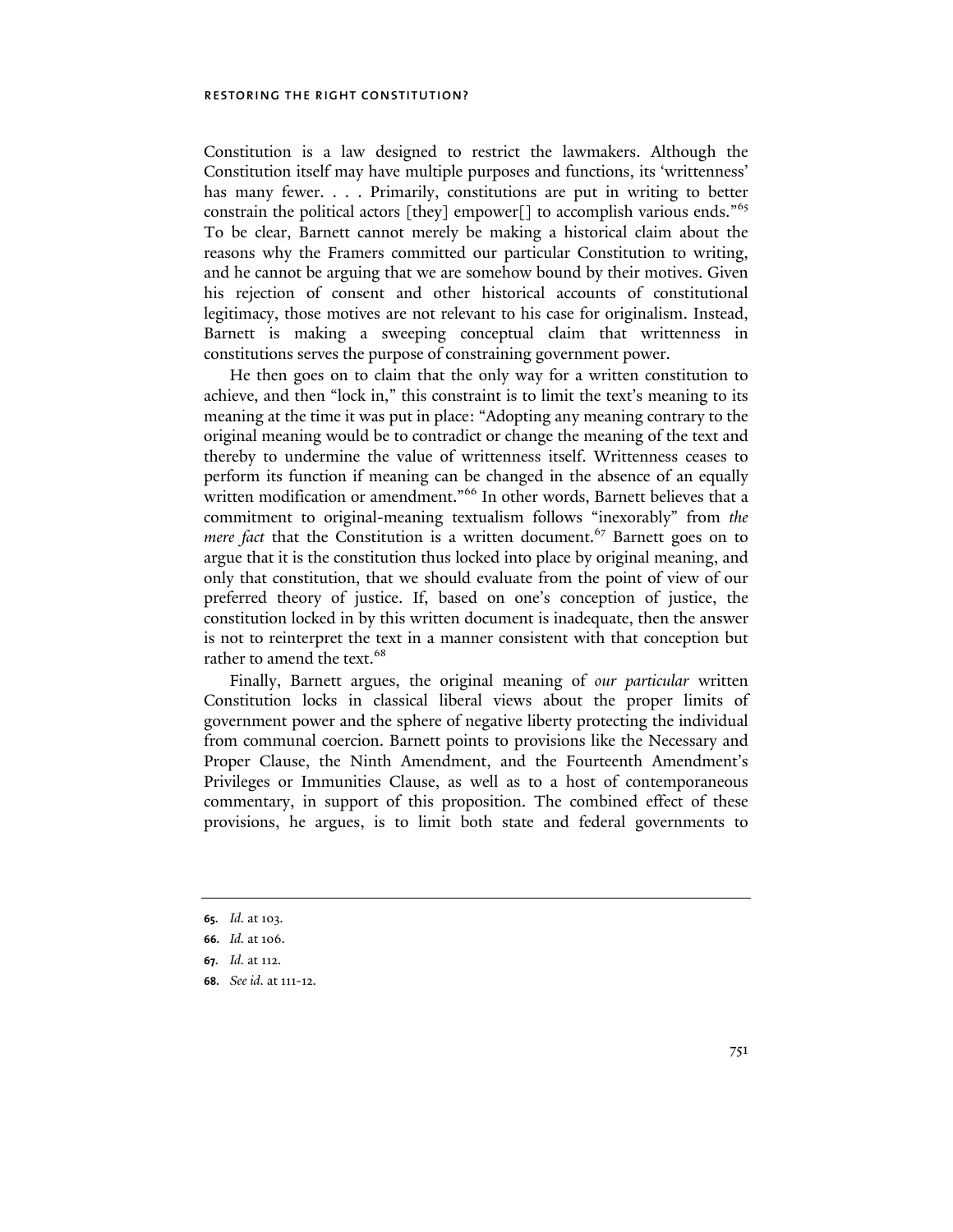activities that do not violate the natural rights retained by the people.<sup>69</sup> Barnett therefore argues for what he calls a "presumption of liberty," an inversion of the prevailing, post-*Lochner* presumption in favor of the constitutionality of most legislative enactments. By a "presumption of liberty," Barnett means that parties burdened by intrusions on (negative) liberty—whether at the hands of state or federal government—are presumptively entitled to judicial invalidation of those intrusions *unless* the government can demonstrate that its actions are (strictly) necessary to the accomplishment of (a very narrow conception of) permissible government ends.70

Barnett's strategy, if successful, would allow him to enjoy all the fruits of his libertarian version of natural law theory without ever having to offer, in any detail, his reasons for favoring it over competing possibilities. As it turns out, Barnett's argument in favor of original-meaning textualism and an exclusively Lockean originalist reading of the Constitution is far from watertight. Indeed, it raises serious questions at each step. To begin with, there does not seem to be an intrinsic connection between writtenness and the goal of constraining government intrusion on individual liberty. And even if there were such a connection, original-meaning textualism would not be the only means available to accomplish that goal. Finally, even if one were to accept originalmeaning textualism, along with Barnett's understanding of the Constitution's original meaning, there would be ample room for a government that is substantially more activist than the one Barnett favors.

#### *B. Writtenness and Constraint*

Barnett's argument that the purpose of writtenness in constitutions is to constrain lawmakers could be taken to mean either of two things, one of which is facially implausible and the other of which appears to beg the question. If we understand Barnett to be saying that a constitution's writtenness necessarily serves the purpose of constraining government actors in the sense of limiting their discretion, the argument crashes headlong into what Abner Greene has called the "grand, vague clauses of the Constitution."71 Writings, whether contractual or constitutional, can constrain discretion, or they can invite it. Our written Constitution, like many others, appears to do both.<sup>72</sup>

**<sup>69.</sup>** *See id.* at 54, 189-90, 193-94.

**<sup>70.</sup>** *See id.* at 253-69.

**<sup>71.</sup>** Abner S. Greene, *The Missing Step of Textualism*, 74 FORDHAM L. REV.1913,1936 (2006).

**<sup>72.</sup>** *Compare* U.S. CONST. art. I, § 3, cl. 3 ("No Person shall be a Senator who shall not have attained to the Age of thirty Years, and been nine Years a Citizen of the United States, and who shall not, when elected, be an Inhabitant of that State for which he shall be chosen."),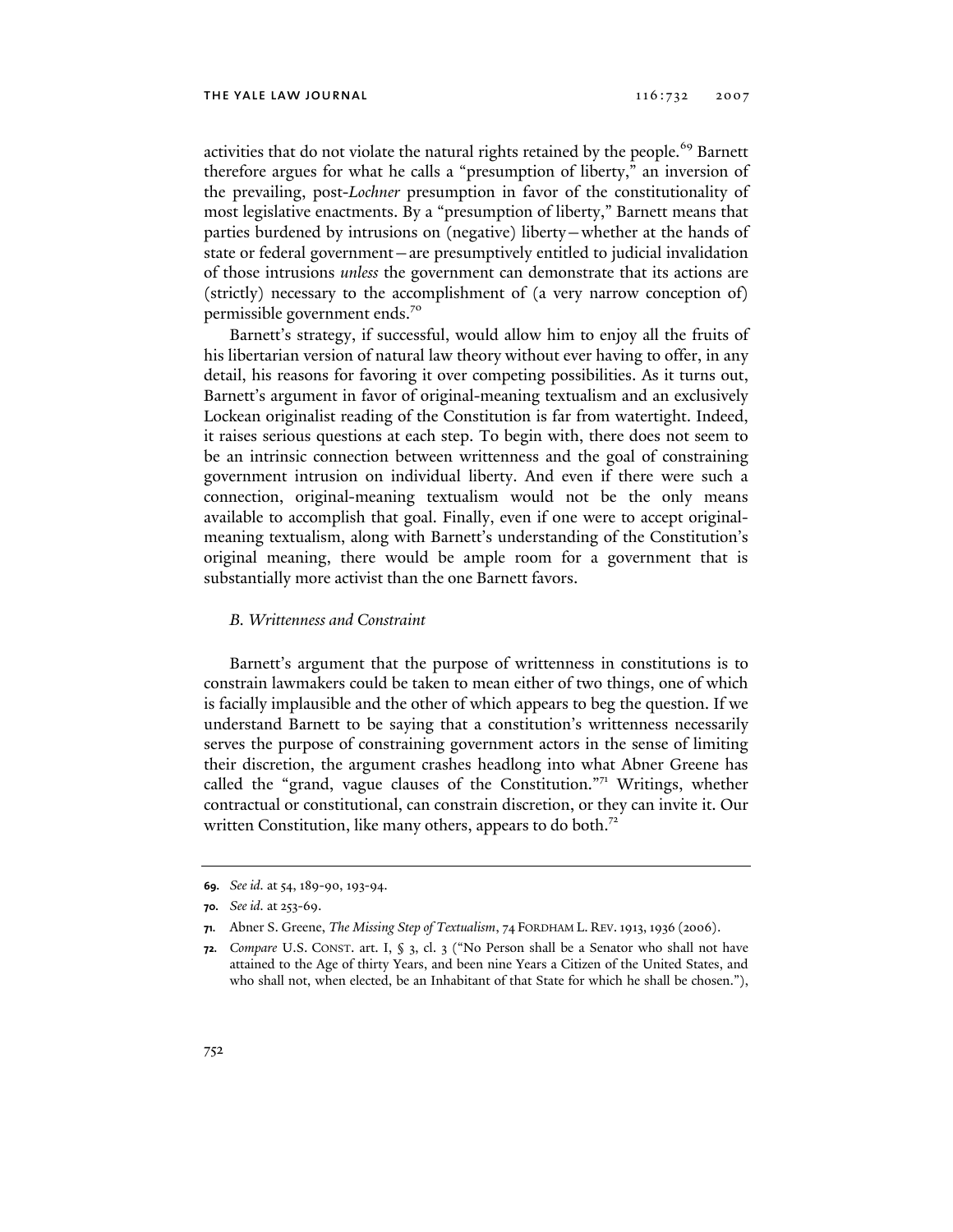Barnett cannot simply write off the Constitution's many opaque provisions as atypical or peripheral to his libertarian project. After all, the Constitution is at its vaguest when it sets forth the terms on which government may deprive citizens of life, liberty, and property; when it specifies (or fails to specify) the privileges and immunities to which citizens are entitled; and when it safeguards the equal protection of the laws. And these are the very clauses on which Barnett wishes to hang a great deal of his constitutional theory.

If, as seems more likely, we understand Barnett to be saying that the purpose of writtenness is to constrain government actors in the sense of limiting their power (that is, checking and restraining state actors), $73$  then Barnett seems to smuggle into his premises the libertarian conclusion he wishes to establish. From the point of view of a political theory that rejects libertarian conclusions and recognizes fundamental and affirmative material entitlements against the community, the goal of a constitution, even of the writtenness of a constitution, would not be *simply* to constrain state actors. Consider, for example, a conception of justice, like the progressive version of natural law theory introduced above, that understands the individual as affirmatively entitled to a basic education and level of material well-being, whatever his luck or the life choices or material circumstances of his parents. On such a view, a state that could only protect the prerogatives of private ownership but that was not empowered, or perhaps obligated, to tax its citizens in order to fund a redistributive system of public education (or private educational vouchers) would fall short of the demands of justice and would therefore, on Barnett's view of legitimacy, be invalid. By characterizing the purpose of the Constitution's writtenness as primarily about the constraint (by which he seems to mean limitation) of government power rather than about its compulsion, Barnett appears to be helping himself to the libertarian view of government as, above all, a threat to be restrained.<sup>74</sup>

- **73.** *See* BARNETT, *supra* note 6, at 105.
- **74.** Barnett also fails to take notice of the special circumstances posed for a natural rights libertarian theory by large corporations. These massive and powerful entities, themselves artificial creations of the state, possess none of the natural traits that would entitle them to

*with id*. amend. V ("No person shall . . . be deprived of life, liberty, or property, without due process of law . . . ."). In this respect, the U.S. Constitution seems typical of written constitutions, which often contain a mixture of vague principles and specific directives. *Compare* ALA. CONST. § 15 ("[E]xcessive fines shall not be imposed, nor cruel or unusual punishment inflicted."), *with id*. amend. 480 ("Effective the beginning of the next term of office after ratification of this amendment, the judge of probate of Greene county shall be compensated on a salary basis."). For a discussion of discretion-inviting constitutional provisions in the South African context, see GREGORY S. ALEXANDER, THE GLOBAL DEBATE OVER CONSTITUTIONAL PROPERTY: LESSONS FOR AMERICAN TAKINGS JURISPRUDENCE 149-63  $(2006).$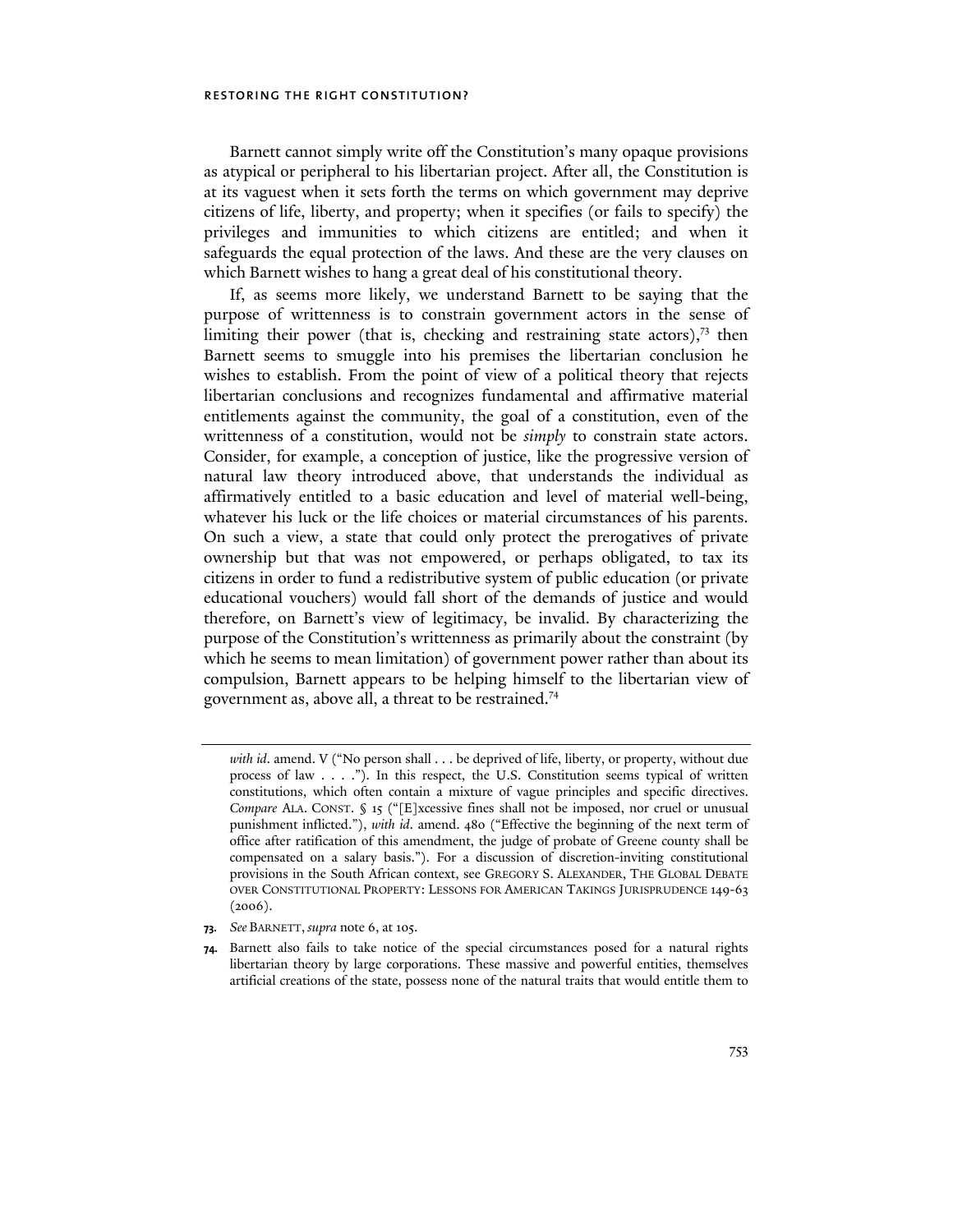Sotirios Barber has correctly noted that one need not even reject a fundamentally libertarian conception of the state to understand that the purpose of a constitution must be both to constrain and to empower.75 After all, government will not act as an effective nightwatchman if it does not have the power and obligation to tax and spend. As Alexander Hamilton put it, "[T]he vigor of government is essential to the security of liberty  $\dots$  [and] a dangerous ambition more often lurks behind the specious mask of zeal for the rights of the people than under the forbidding appearance of zeal for the firmness and efficiency of government."<sup>76</sup> Acknowledging as much, Barnett notes that his conception of liberty will sometimes require government to take affirmative steps to satisfy its rights-protecting obligations.<sup>77</sup> But this admission does not keep him from often writing as if the "security of liberty" has an asymmetric relationship with government empowerment and constraint, to the disadvantage of the former. $^{78}$ 

In light of the state's affirmative role in protecting even narrowly negative conceptions of liberty, however, it is far from self-evident that the Constitution's writtenness uniquely serves the purpose of constraining government power such that it does not also serve the purpose of empowering (or obligating) government to act to protect citizens' rights. One move in Barnett's direction would be to assert, as Barnett does, that state actors are in

the same regard as actual persons within a natural law political theory, even a libertarian one. *See* MEIR DAN-COHEN, RIGHTS, PERSONS, AND ORGANIZATIONS: A LEGAL THEORY FOR BUREAUCRATIC SOCIETY 18-21 (1986). To be sure, there are reasons to protect the rights of large corporations, most having to do with instrumental goals of wealth creation or the indirect protection of the natural rights of their members or owners. But those rights will be of a different sort than the natural rights grounded in human nature that are of concern to Barnett, and there is no reason to assume that their content will be precisely the same. *See id.*  at 88-96. Barnett largely ignores these complications and appears to endorse simply extending to corporations the same "natural" liberty rights enjoyed by real human beings. *See, e.g.*, BARNETT, *supra* note 6, at 265 (discussing the liberty interests of companies that wish to carry first-class mail). There is nothing inevitable about that treatment, as Gregory Alexander makes clear in his discussion of German constitutional law. *See* ALEXANDER, *supra*  note 72, at 103. A recognition of the dubious *natural* grounds for corporate rights would open up a far broader role for state regulation to protect the autonomy interests of actual persons against corporate giants.

- **75.** *See* SOTIRIOS A. BARBER, WELFARE AND THE CONSTITUTION 44-53 (2003) (arguing that the pursuit and protection of so-called negative liberties demand government power).
- **76.** THE FEDERALIST NO. 1, at 35 (Alexander Hamilton) (Clinton Rossiter ed., 1961).
- **77.** *See* BARNETT, *supra* note 6, at 84.

**<sup>78.</sup>** *See id.* at 103 ("The Constitution is a law designed to restrict the lawmakers."); *id.* at 104 ("Unless rulers are constrained by law, they are dangerous to the not-at-all-fictional rights of the people."); *id.* at 104-05 ("How can . . . governors [be] checked and restrained if the written words mean only what legislatures or judges want them to mean today?").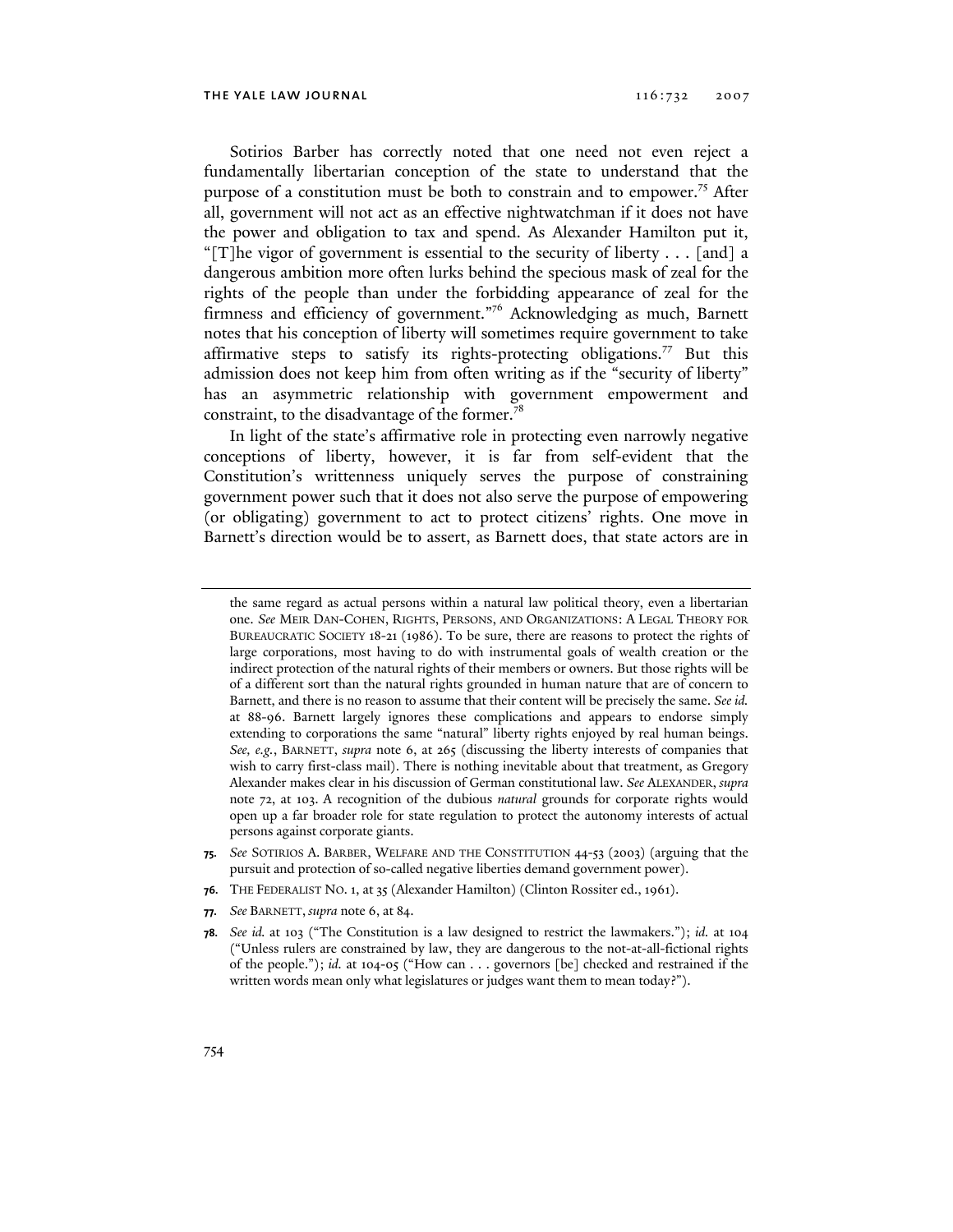fact inexorably prone to overstep their bounds in a way that renders writtenness's constraining function more fundamental than its empowering function.<sup>79</sup>

The "Ambitious Official," a well known trope, has been around since the beginning of American constitutional discourse.<sup>80</sup> And the Constitution's writtenness may well help to keep his ambitions in check, although, as I discuss below, perhaps not as much as Barnett seems to think. But another, less prominent trope demonstrates why, at least as a conceptual matter, writtenness can be just as crucial to the empowerment of government actors as to their limitation. I am thinking here of the "Lazy Bureaucrat." The Lazy Bureaucrat is as incompetent and shiftless as his overbearing cousin is savvy and ambitious. In response to a citizen's entreaty, the Lazy Bureaucrat is prone to wearily wave off the request by disclaiming the authority or obligation to act. For the Lazy Bureaucrat, government office is about short hours, steady paychecks, the accoutrements of power, and perhaps the occasional kickback.

In the aftermath of Hurricane Katrina, the Federal Emergency Management Agency (FEMA)—under the direction of Michael Brown, who may forever be identified as the paradigmatic Lazy Bureaucrat—explained the federal government's slow response to the disaster by saying that it did not have the authority to provide assistance until specifically invited to do so by state officials.<sup>81</sup> FEMA was very likely understating its authority, thereby attempting to minimize its responsibility to act in the early hours of the crisis.<sup>82</sup> Efforts by the Lazy Bureaucrats of the world to shirk their duties serve as important counterpoints to the assumption that government actors will relentlessly and ambitiously push toward the outer limits of their power.

Just as a written constitution can be said to serve the purpose of clarifying the limits on the Ambitious Official's powers, so too it provides needed ammunition for those attempting to convince the Lazy Bureaucrat that he has the discretion—or even the obligation—to act. In other words, the writtenness of a constitution can, as a conceptual matter, serve multiple functions at once: it can clarify the limits it imposes on government actors, and it can make plain

**<sup>79.</sup>** *See id.* at 104.

**<sup>80.</sup>** *See, e.g.*, THE FEDERALIST NO. 51 (James Madison) (discussing the system of checks and balances and explaining how setting bureaucratic ambitions against each other can protect against government abuse of power).

**<sup>81.</sup>** *See World News Tonight: Who's To Blame for Delayed Response to Katrina?* (ABC television broadcast Sept. 6, 2005), *available at* http://abcnews.go.com/WNT/print?id=1102467.

**<sup>82.</sup>** *See* ABA STANDING COMM. ON LAW & NAT'L SEC. ET AL., HURRICANE KATRINA TASK FORCE SUBCOMMITTEE REPORT 4-5 (2006), http://www.abanet.org/natsecurity/publications/ hurricane\_katrina\_report\_2006\_2.pdf.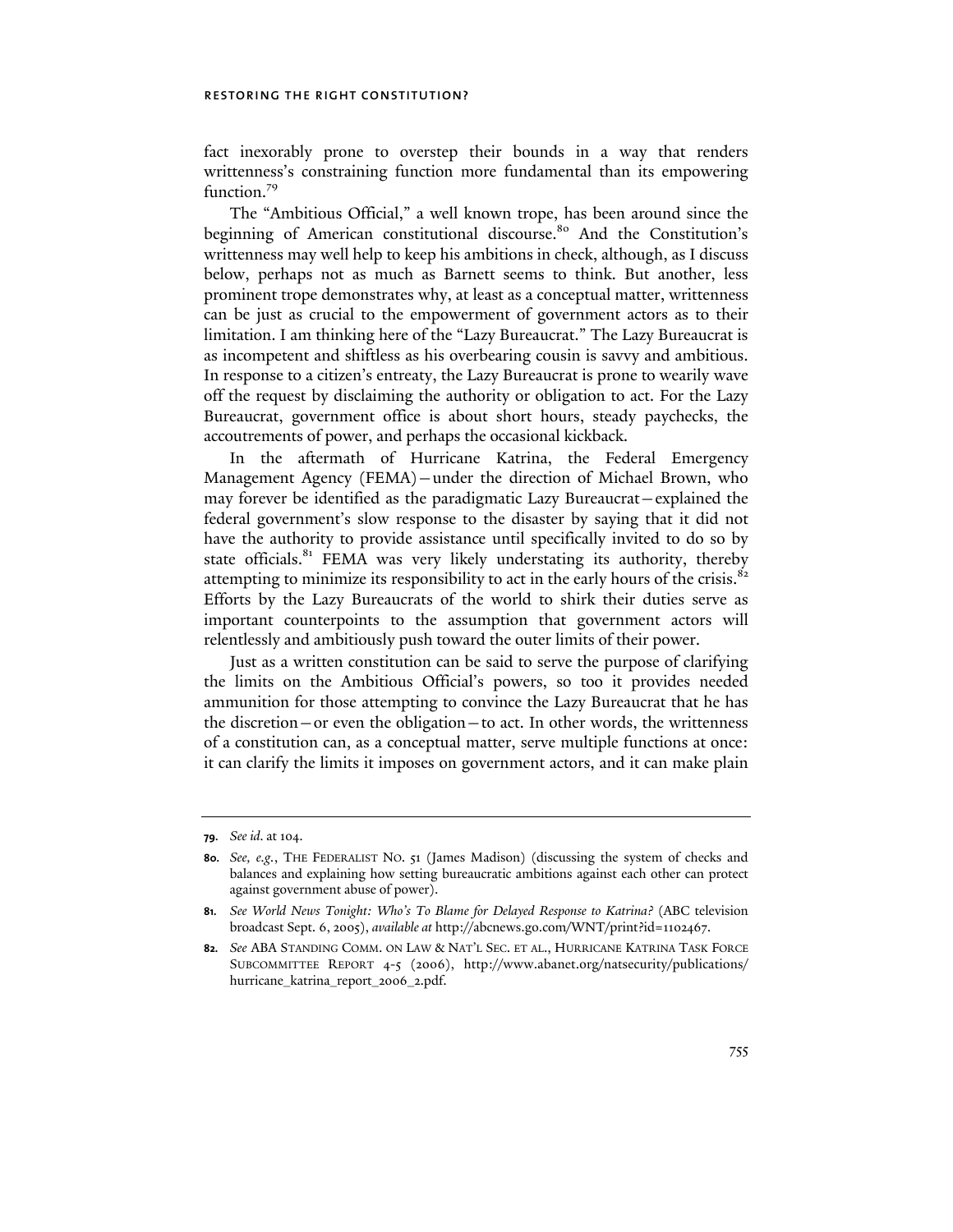the powers and duties it grants to them. It may well be that, as classical liberals suppose, the task of constraining the Ambitious Official is a more pressing (or more frequent) problem than motivating the Lazy Bureaucrat,<sup>83</sup> but the truth of this empirical assertion cannot be deduced (as Barnett attempts to do) from the mere fact that the Constitution is a written document.

Moreover, it is not even clear that a belief in the greater threat posed by the Ambitious Official would mean that written constitutions must be understood to constrain the power of the actors toward whom they are directed. Another strategy, one apparently favored by the Framers, would be to *empower* competing bodies of government in the hope that they would limit each other.84 Confronted with an expansionist executive branch, a weak and quiescent legislative or judicial branch arguably only further endangers liberty. Indeed, Barnett's solution to the problem of the "lost Constitution," in which he calls for a radical *empowerment* of one branch of the federal government—the federal judiciary—through his presumption of liberty, implicitly relies on a similar intuition.

In the final analysis, Barnett's argument that the Constitution's writtenness uniquely serves the purpose of governmental constraint appears to be simply a restatement of his classical liberal commitments.<sup>85</sup> Perhaps these commitments will turn out to be the correct ones, but Barnett must make that argument.

#### *C. Constraint and Lock-In*

Even assuming that the principal purpose of a written constitution is to constrain, it is far from self-evident that, as Barnett claims, the only adequate way to honor the significance of that purpose is through a commitment to the original meaning of constitutional texts. To understand Barnett's argument for the exclusive suitability of original meaning, it is important to distinguish between two different, although related, concepts at play in Barnett's argument: constraint and "lock-in." Barnett argues that the purpose of the Constitution's writtenness is to constrain government actors—that is, to limit the government's present freedom of action or power. That constraint, however, is fairly meaningless, he suggests, if it is not accompanied by what he

**<sup>83.</sup>** As Barber argues, it is not clear that this was the view of the Framers. *See* BARBER, *supra* note 75, at 39, 53.

**<sup>84.</sup>** *See* THE FEDERALIST NO. 51 (James Madison), *supra* note 76, at 322 ("Ambition must be made to counteract ambition.").

**<sup>85.</sup>** It is therefore no accident that, as Calabresi has observed, Barnett affords dramatically divergent treatment to the power-conferring and power-limiting provisions of the Constitution's text. *See* Calabresi, *supra* note 7, at 1083-88.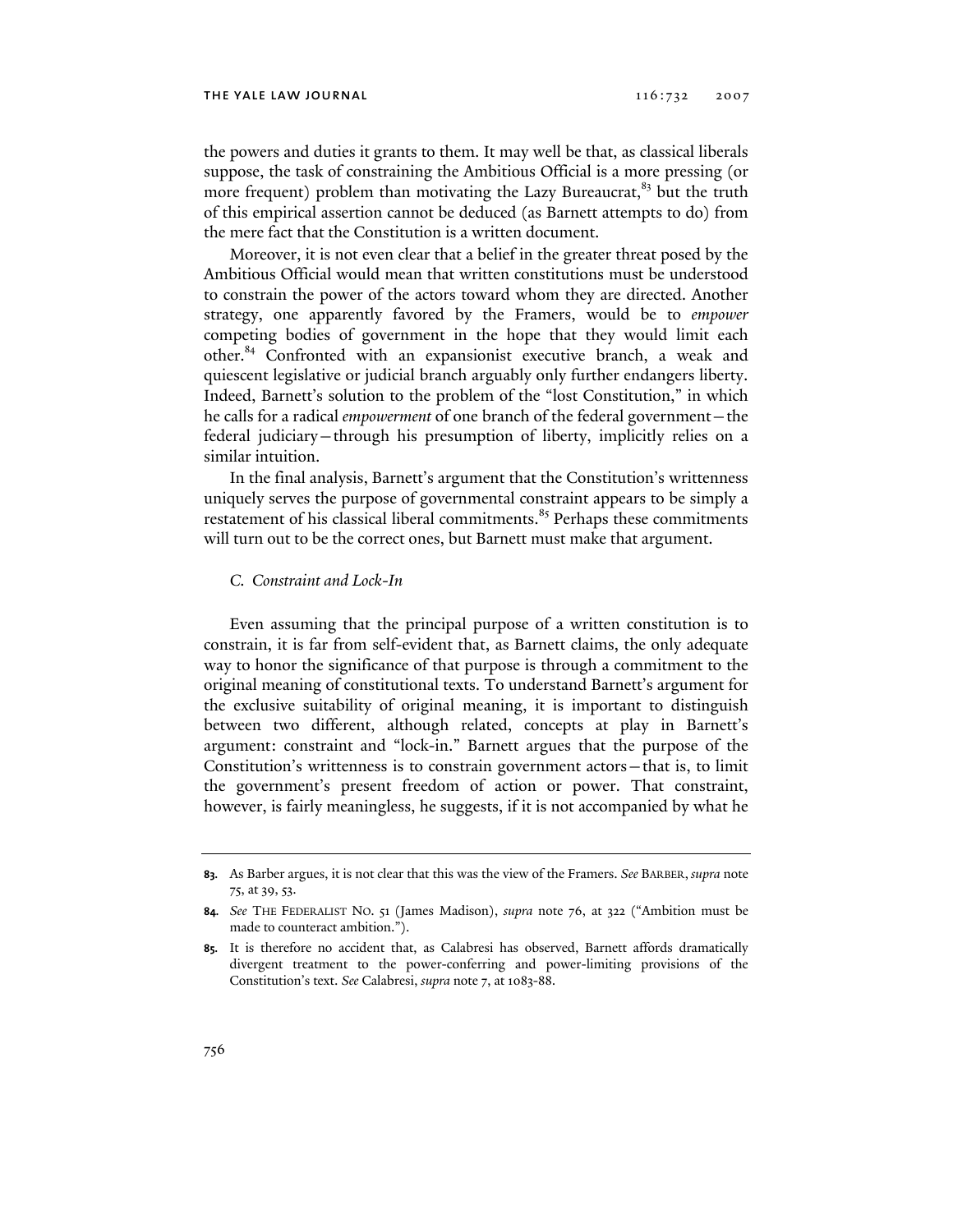calls "lock-in": the successful projection of that constraint into the future. Barnett's concern for lock-in as an independent goal of constitutional writtenness can itself be understood as combining, on the one hand, concerns about predictability and stability in constitutional *interpretation*, and, on the other, a more substantive, justice-based demand for stability in the way a constitutional system actually operates. Barnett's discussion does not always distinguish clearly among these various interests, but his objection to nonoriginalist hermeneutics of the constitutional text appears to be twofold: first, they do not adequately constrain constitutional interpretation, and second, they provide an inadequate guarantee that the constraints on government imposed today by the application of an interpretive method will not be modified (say, by judicial reinterpretation of the constitutional text) tomorrow. The latter failure is both unfaithful to the Constitution's writtenness and, Barnett suggests, can be substantively unjust.

#### *1. Constraint*

To begin with, as many theorists have noted, it is important not to overstate how much actual constraint original-meaning textualism provides, particularly when we consider the difficulty of determining the proper level of generality at which to assess competing original meanings.<sup>86</sup> Setting aside originalism's practical difficulties, let us assume that Barnett is correct that the highest degree of interpretive constraint comes from adherence to a written text's objective original meaning. Interpretive anarchy, however, is not the only alternative to such a commitment. Barnett treats the constraint he advocates as if it were an all-or-nothing affair, $87$  but the interpretive constraint of writtenness is a question of degrees.

**<sup>86.</sup>** *See* BARNETT, *supra* note 6, at 119-22; *see also* Akhil Reed Amar, *The Supreme Court, 1999 Term—Foreword: The Document and the Doctrine*, 114 HARV. L. REV. 26, 53 (2000) ("To interpret the document . . . is to engage in an act of construction . . . ."); Martin S. Flaherty, *The Most Dangerous Branch*, 105 YALE L.J. 1725, 1812-13 (1996) (describing various originalist approaches to constitutional interpretation that vary in the generality of the principles they attribute to the Constitution's original meaning); Morrison, *supra* note 60, at 854-55 (discussing the problem of generality); Cass R. Sunstein, *Five Theses on Originalism*, 19 HARV. J.L. & PUB. POL'Y 311, 312-13 (1996) (contrasting "soft" and "hard" originalism); Michael J. Gerhardt, *The End of Theory*, 96 NW. U. L. REV. 283, 325 (2001) (reviewing JED RUBENFELD, FREEDOM AND TIME: A THEORY OF CONSTITUTIONAL SELF-GOVERNMENT (2001)) ("The challenge of originalism entails eliminating subjective discretion in choosing the level of generality at which to state the appropriate level of original understanding.").

**<sup>87.</sup>** *See* BARNETT, *supra* note 6, at 106.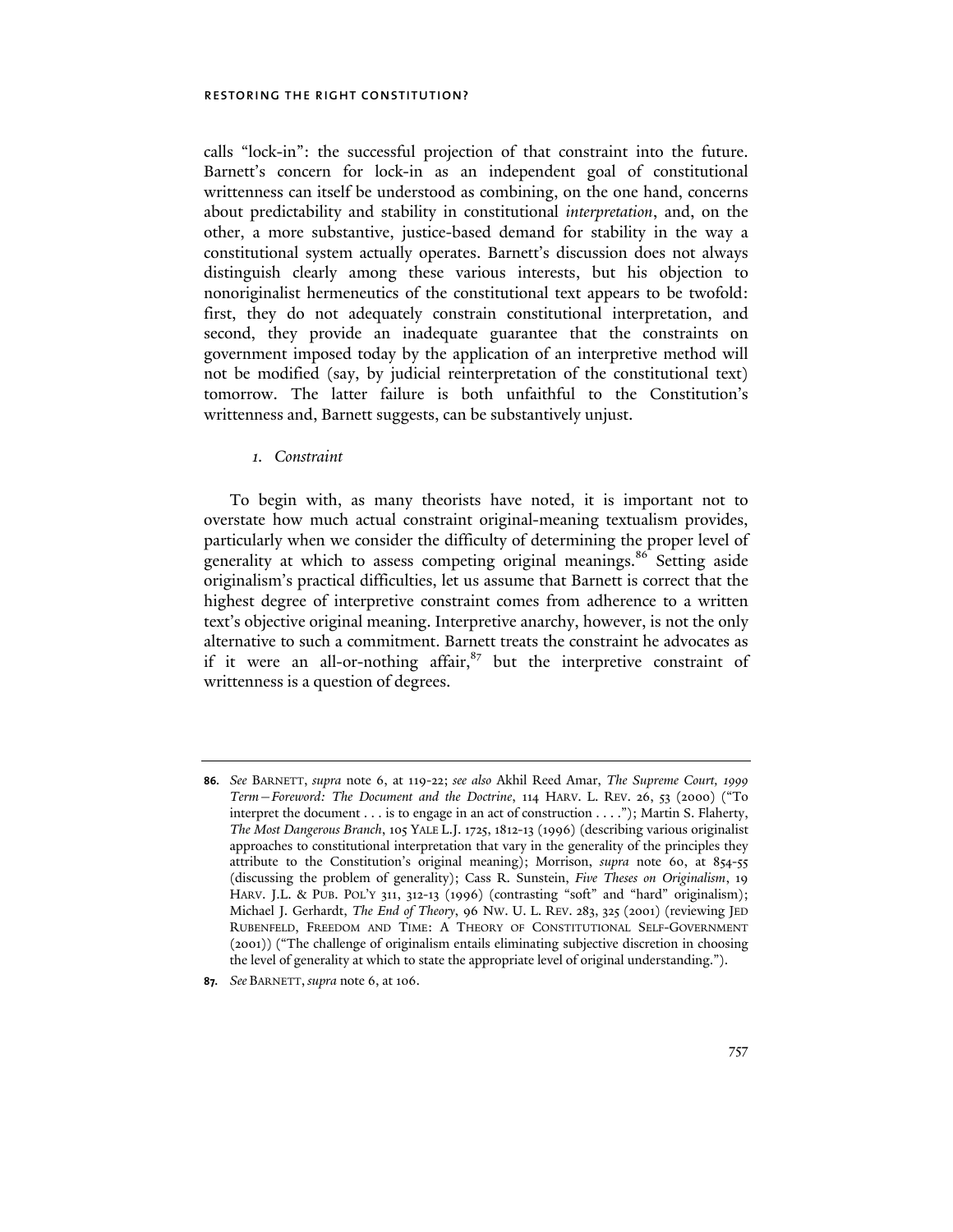At least as a conceptual matter, between original-meaning textualism and utter disregard of a written text, there are a number of intermediate positions that, while perhaps less constraining than the most optimistic descriptions of original-meaning textualism, still take seriously the Constitution's writtenness. Alternative hermeneutics, of either the soft originalist or nonoriginalist variety, might direct lawyers to look to the present consensus meaning of the text, $88$  the relevant paradigm cases implicated by a particular textual provision,<sup>89</sup> the best "translation" of what they take to be the motivating general principle behind the text,<sup>90</sup> or their understanding of the requirements of legal "integrity" as they operate on understandings of that particular text.<sup>91</sup> A judge faithfully applying one of these interpretive methods might be able to make the Constitution mean many things, but she could not make it mean anything she wanted. Texts are not infinitely pliable, particularly when read according to an established interpretive practice.<sup>92</sup> An overriding desire to honor the Constitution's writtenness, understood as a constraint on interpretation, does not by itself necessitate an exclusive commitment to original-meaning textualism.

At most, Barnett has established that his favored interpretive method is one possibility among many or, perhaps, that it provides the greatest interpretive constraint among the various contenders. What Barnett needs is some argument that lesser forms of constraint are somehow inadequate and that only the *highest possible* degree of constraint will do justice to the function of a document's writtenness—but he provides us with none.

*2. Lock-In* 

As with constraint, lock-in is a matter of degree. If a particular nonoriginalist reading of the constitutional text can provide enough interpretive constraint to do justice to the Constitution's writtenness, an independent concern for stability, understood as future interpretive predictability, would not seem to change the equation. If an interpretive method provides sufficient constraint for interpreters today, at least as a matter of constitutional writtenness, it is not clear why the degree of future lock-in it

**<sup>88.</sup>** *See* Thomas W. Merrill, *Bork v. Burke*, 19 HARV.J.L. & PUB. POL'Y 509, 510-11 (1996).

**<sup>89.</sup>** *See* RUBENFELD, *supra* note 86, at 178-95.

**<sup>90.</sup>** *See* Lawrence Lessig, *Fidelity in Translation*, 71 TEX. L. REV.1165(1993).

**<sup>91.</sup>** *See* RONALD DWORKIN, LAW'S EMPIRE 225-75(1986).

**<sup>92.</sup>** *Cf.* Merrill, *supra* note 88, at 510 ("[I]f you assembled a diverse group of lawyers and asked them to give a legal opinion to a real client about the meaning of a written text, there typically would be substantial consensus about what the text means.").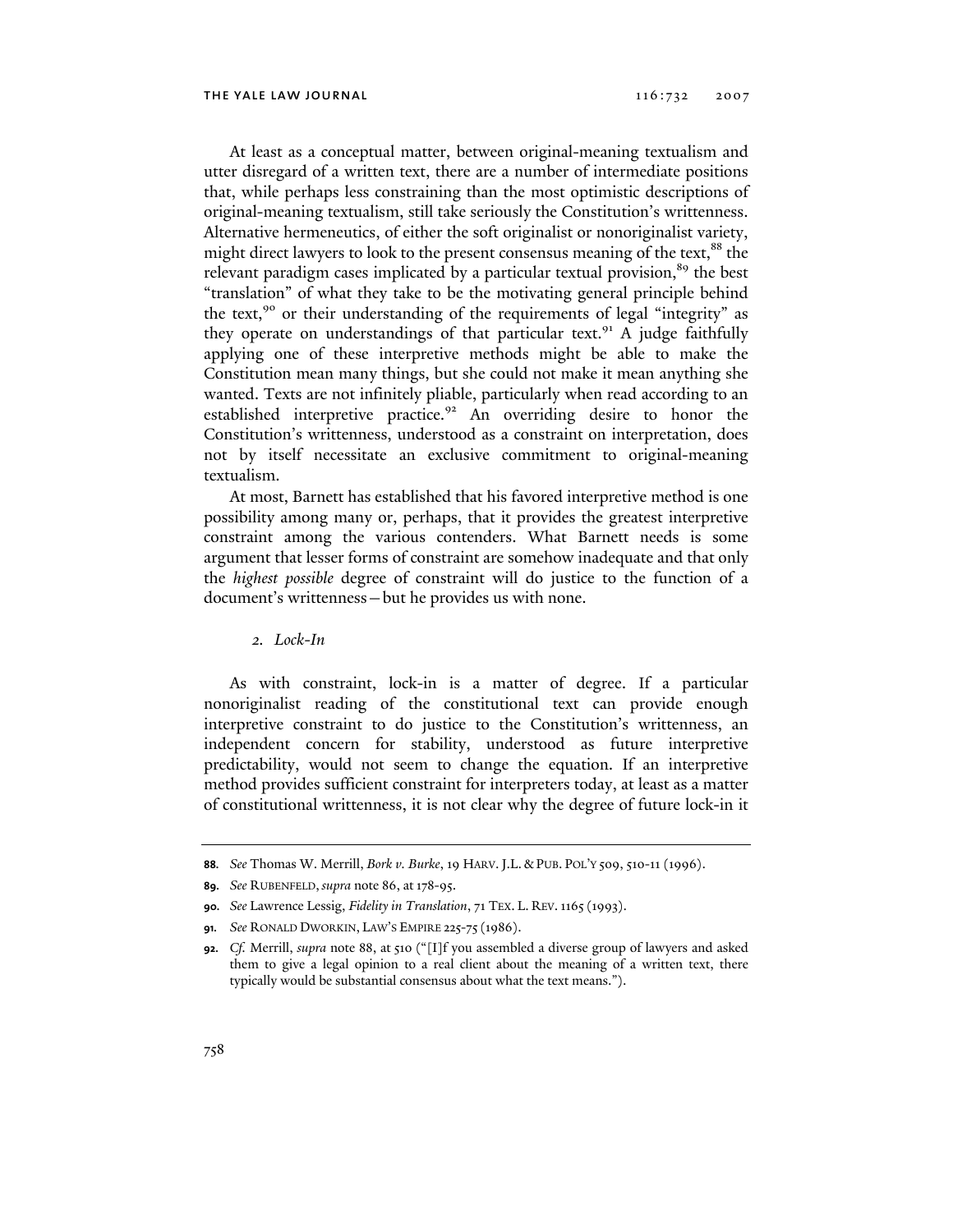provides would be inadequate. Indeed, as Thomas Merrill has argued, a nonoriginalist interpretive method accompanied by a strong theory of stare decisis might well provide *more* interpretive predictability than an originalist method in which newly discovered or indeterminate historical evidence concerning original meaning creates the possibility of a constant reassessment of even longstanding constitutional readings.<sup>93</sup>

Of course, under almost any political theory, the substantive question of justice is not wholly separate from inquiries about constitutional stability. Barnett is therefore certainly correct when he suggests that some degree of stability in the actual operation of constitutional structures is necessary for a constitutional system to be worthy of obedience.<sup>94</sup> But he never specifies precisely how much stability justice requires, nor does he make the case that the requisite stability can only be provided by adherence to the original meaning of our written Constitution.

The closest Barnett comes to an argument in this regard is his suggestion that a sufficiently stable system of liberty would be impossible to maintain in the absence of a written constitution and that, as a consequence, an unwritten constitutional system—or a written constitutional system not constrained by originalist interpretation—would be substantively unjust.<sup>95</sup> Barnett would be hard-pressed, however, to demonstrate that a seemingly stable system that operates justly in all other respects is ultimately unjust and is therefore unworthy of obedience simply because it does not hew closely to the original meaning of a unitary constitutional document. But this is exactly what he needs to establish in order to sustain his argument that *only* original-meaning textualism is consistent with constitutional legitimacy (understood as substantive justice). This assertion, however, depends upon extremely controversial empirical assumptions that go completely unsupported in his book.96 Without such a premise, Barnett cannot, given his strictly justice-based

**95.** *See id*.

**<sup>93.</sup>** *See id*. at 516.

**<sup>94.</sup>** *See* BARNETT, *supra* note 6, at 109, 117 (noting an essential connection between constitutional legitimacy—that is, justice—and constitutional writtenness).

**<sup>96.</sup>** Larry Kramer's description of the stability of the customary English Constitution seems to belie Barnett's prediction of the uncertainty and oppression that would result from a failure to memorialize constitutional constraints in a written document. *See* LARRY D. KRAMER, THE PEOPLE THEMSELVES: POPULAR CONSTITUTIONALISM AND JUDICIAL REVIEW 12-15 (2004). The government system produced by this unwritten constitution does not seem to have been so unstable as to become, for that reason alone, unjust. Even if Kramer has painted an overly rosy view of the English Constitution's clarity and stability, *see, e.g.*, J.W. GOUGH, FUNDAMENTAL LAW IN ENGLISH CONSTITUTIONAL HISTORY 2 (1955); J.G.A. POCOCK, THE ANCIENT CONSTITUTION AND THE FEUDAL LAW: A STUDY OF ENGLISH HISTORICAL THOUGHT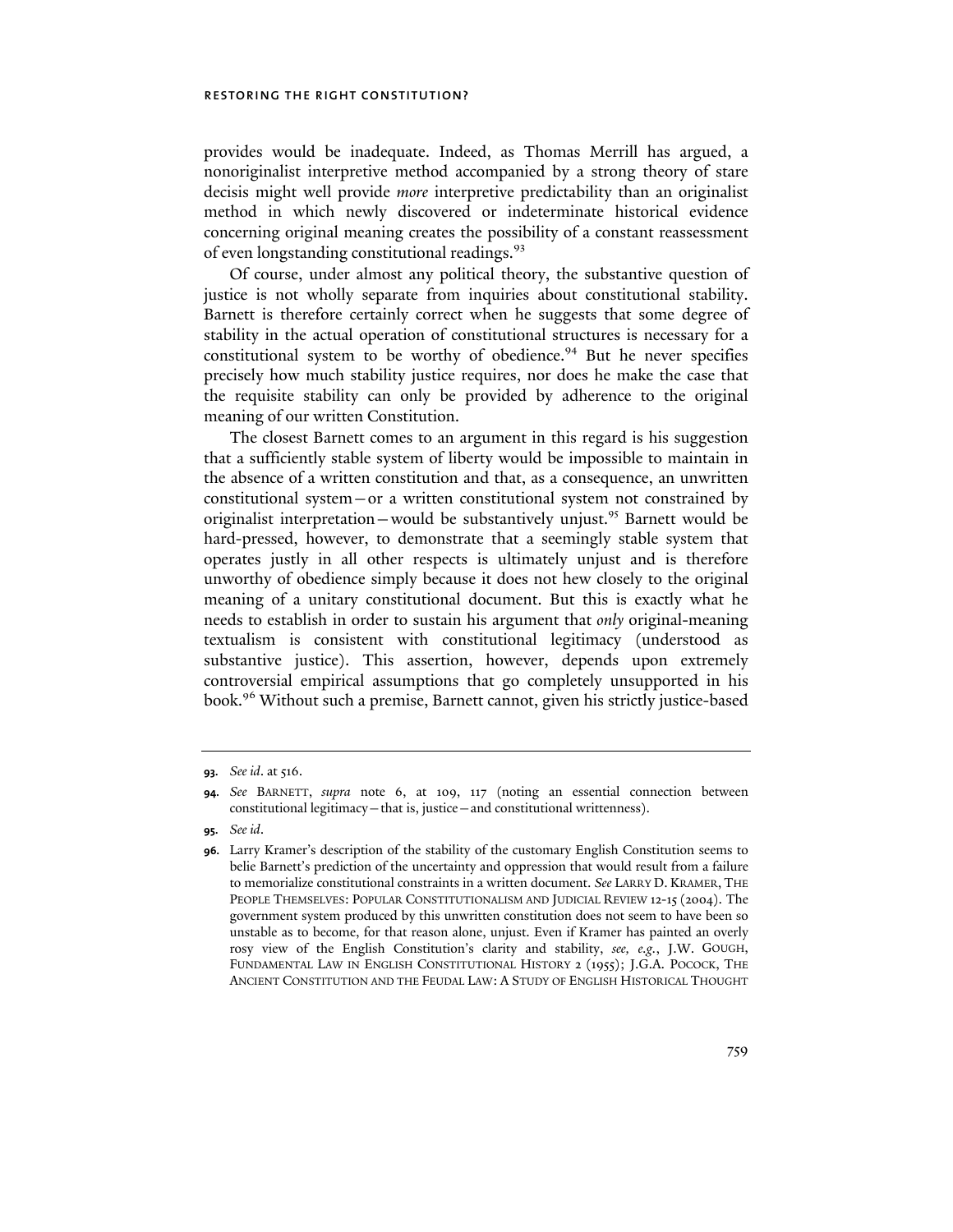theory of constitutional legitimacy, rule out in advance the legitimacy of a nonoriginalist judicial reinterpretation of a constitutional text, as long as that reinterpretation coheres with the substantive demands of justice.

Nor is it even clear that a written constitution interpreted according to its original meaning is *sufficient* to provide the actual stability that justice demands. For example, the original meaning of a written constitution might make the amendment process exceedingly easy.<sup>97</sup> Even for a constitution with onerous amendment provisions, however, it is not the words themselves, or their original meaning, that ensures that today's constraints on government action will survive tomorrow. It is only the words *in conjunction with* an institutionalized commitment to recognizing the authority of those words or that meaning.98 After all, there is no more assurance that the commitment to the original meaning of the writing will survive than there is a guarantee that an otherwise perfectly just, although unwritten, constitutional system will continue to operate justly in the future. Barnett's story about a "lost Constitution" is precisely one in which he argues that a commitment to original meaning has been missing in this country for the greater part of a century.

If it is the case that constitutional stability owes more to a (nontextual) commitment of government actors to be constrained by particular meanings than to the words of the Constitution itself, it would seem that as much (or as little) actual stabilizing work could be done even with a commitment to nonoriginalist readings of the constitutional text. We can imagine, for example, that there might be an entrenched customary commitment not to change the nonoriginalist principles on which the government operates absent some formalized, supermajoritarian—but perhaps unwritten—"amendment" process that gauges public sentiment to permit such a fundamental change. Bruce Ackerman's dualist constitutional theory could be described as setting forth

IN THE SEVENTEENTH CENTURY 49 (reissue 1987) (1957), we can fairly easily imagine a society that operates along the lines Kramer describes. Barnett must do more to convince readers that not only a written constitution but, indeed, one interpreted according to its original meaning, is *necessary* to achieve the degree of stability actually required by natural justice.

**<sup>97.</sup>** The current Alabama Constitution (the state's sixth), for example, allows amendment by legislative proposal, a process that requires a three-fifths vote in both houses of the Alabama legislature. ALA. CONST. § 284. Amendments so proposed are then submitted for approval by a majority of voters. *Id.* Perhaps unsurprisingly, in light of the ease with which it can be altered, the Alabama Constitution has been amended nearly 800 times since its adoption in 1901.

**<sup>98.</sup>** *See* H.L.A. HART, THE CONCEPT OF LAW 56-57 (2d ed. 1994).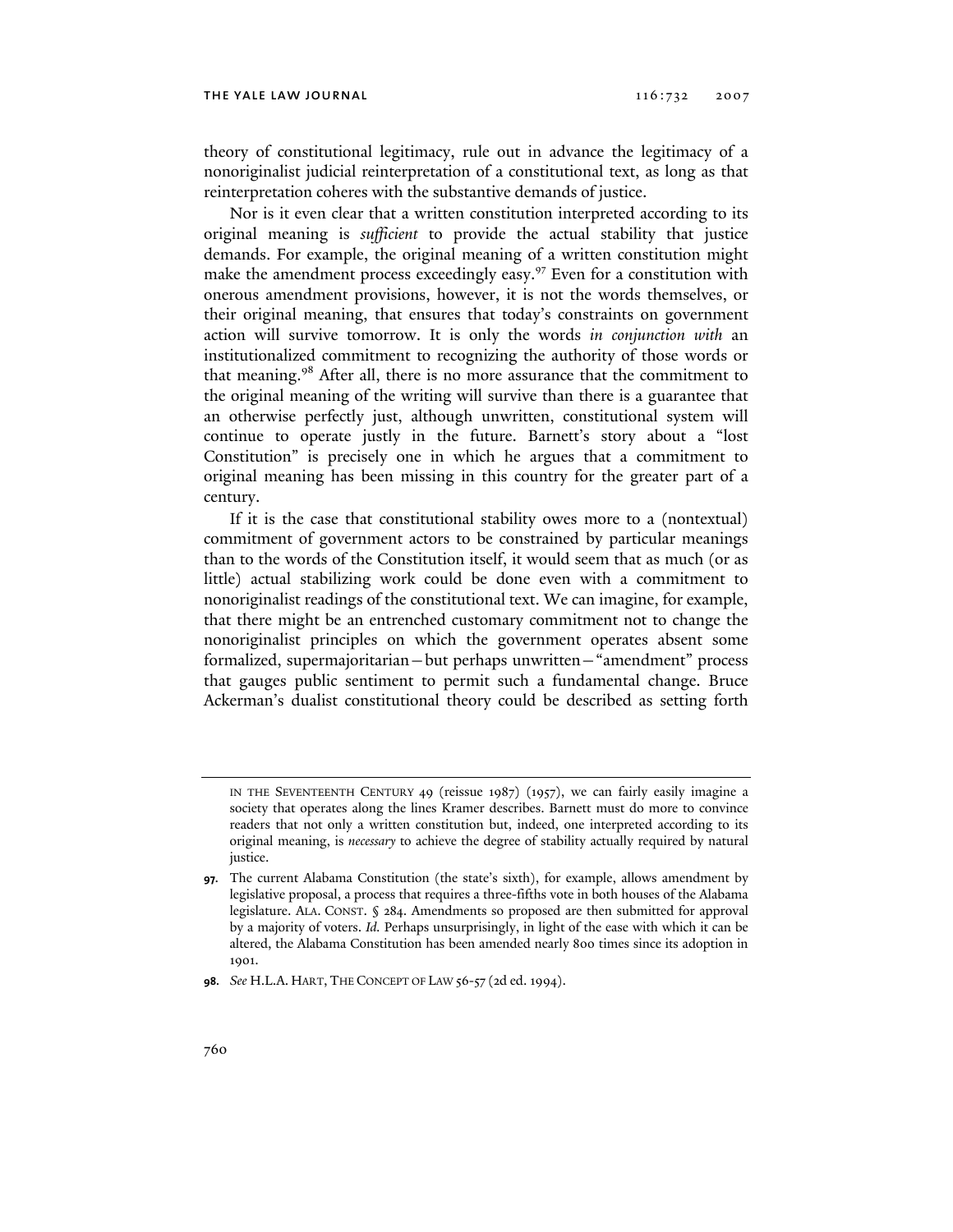such a "cultural" model of constitutional stability.<sup>99</sup> Would such a constitutional culture necessarily yield substantively inadequate lock-in, understood as actual stability? Barnett rejects Ackerman's theory as providing inadequate stability compared to textual originalism,<sup>100</sup> but he does not set forth any good reasons for doing so. Although Ackerman's theory provides a slightly easier method of constitutional amendment, both theories would appear to provide stability to a degree that is at least sufficient to satisfy the requirements of justice. Their most salient difference seems to be the precise legal *content* they identify for perpetuation.

In summary, the Constitution's writtenness, even if understood as performing a constraining or stabilizing function, does not, by itself, compel us to accept original-meaning textualism as the only possible interpretive method. Barnett cannot rule out alternative hermeneutics without making substantive arguments in favor of the libertarian commitments plainly underlying his interpretive preferences.

#### *D. The Nature of Natural Rights*

Even if one were convinced by Barnett's argument that original-meaning textualism is the only way to lock in a just constitutional scheme, Barnett's plausible reading of the original meaning of the Privileges or Immunities Clause and the Ninth Amendment as incorporating elements of natural law into the constitutional scheme is not properly limited to the libertarian conception of the content of natural law at the expense of more progressive versions of natural law theory. Barnett's natural rights theory and its progressive natural law rival agree in their views of human rights and obligations, whatever their content, as in some sense objectively grounded.<sup>101</sup> As Barnett says, in language that many adherents to a progressive natural law methodology could easily accept, "[T]he existence of individual rights is an appropriate conclusion from the nature of human beings and the world in which we live."<sup>102</sup>

Given such a conception of the status of human rights, it is possible, in fact practically necessary, to take Barnett's originalist reading of the Ninth Amendment and the Privileges or Immunities Clause as gesturing toward

**<sup>99.</sup>** *See* 1 BRUCE ACKERMAN, WE THE PEOPLE: FOUNDATIONS 266-94 (1991).

**<sup>100.</sup>** *See* BARNETT, *supra* note 6, at 108-09.

**<sup>101.</sup>** *See* ALASDAIR MACINTYRE, A SHORT HISTORY OF ETHICS: A HISTORY OF MORAL PHILOSOPHY FROM THE HOMERIC AGE TO THE TWENTIETH CENTURY 118 (2d ed. 1998).

**<sup>102.</sup>** BARNETT, *supra* note 6, at 44.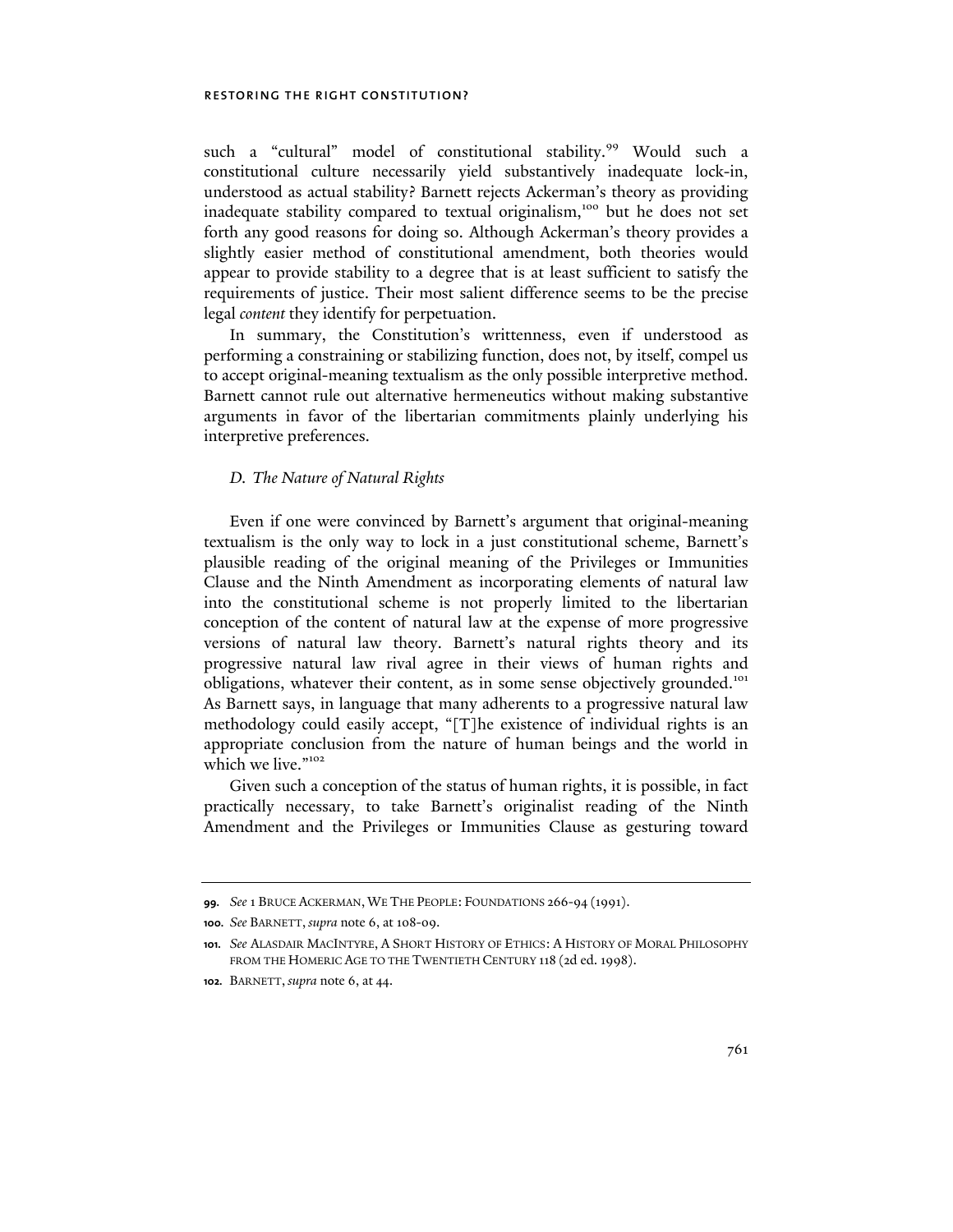objective moral categories—rights and obligations grounded in human nature—that serve as constraints on (or imperatives for) government action. Even if the Framers happened to understand the precise content of those natural rights in specifically libertarian terms, Barnett does not offer a reason why we must understand the referent of the constitutional provisions on which he focuses to be Locke's conception of the content of those rights and not the actual natural rights themselves, whatever they might be.<sup>103</sup> Indeed, Barnett's claim of a consensus at the time of the Framing regarding the content of natural rights may actually undermine the result he seeks, because it renders fundamentally ambiguous any reference to natural rights in the Framers' reflections on the Constitution's meaning. Without any controversy over the issue, there was no need for the Framers to clarify whether they understood the Constitution to reflect the rights actually retained by the people or only the Lockean understanding of those rights.

Originalist considerations would also seem to favor an interpretation not limited by libertarian presuppositions. The Ninth Amendment refers to the "rights . . . retained by the people."<sup>104</sup> It is far more straightforward to understand this language as referring to the "rights . . . [actually] retained by the people," whatever those might be, than to treat the text as somehow selfreferentially limiting its significance to the Framers' specific understanding of the content of those rights. The Framers were not proto-pragmatists or postmodernists, in the mold of a Richard Rorty or a Stanley Fish, intent only on articulating and preserving what they understood to be a particular (and parochial) tradition of Western liberal discourse. As Barnett notes, the Framers (and indeed, most everyone in their generation) really believed in something called "natural rights" and thought it impossible to reduce the rights with which they were concerned to some finite list that could, as such, be incorporated by reference into the constitutional scheme.<sup>105</sup> Indeed, he argues, it was just this impossibility that led the Framers to include the Ninth Amendment in the Bill of Rights in the first place.<sup>106</sup>

In other words, a natural law view that identifies the referents of the Ninth Amendment and the Privileges or Immunities Clause as those rights grounded in human nature, and not one contingent (and contested) theory of those rights, could, *without changing any other aspect* of Barnett's theory, open the door to the constitutional assertion of a progressive natural law theory. As our

**<sup>103.</sup>** *See* Christopher R. Green, *Originalism and the Sense-Reference Distinction*, 50 ST. LOUIS U. L.J. 555, 563-68 (2006).

**<sup>104.</sup>** U.S. CONST. amend. IX.

**<sup>105.</sup>** *See* BARNETT, *supra* note 6, at 54-60.

**<sup>106.</sup>** *See id.* at 59-60.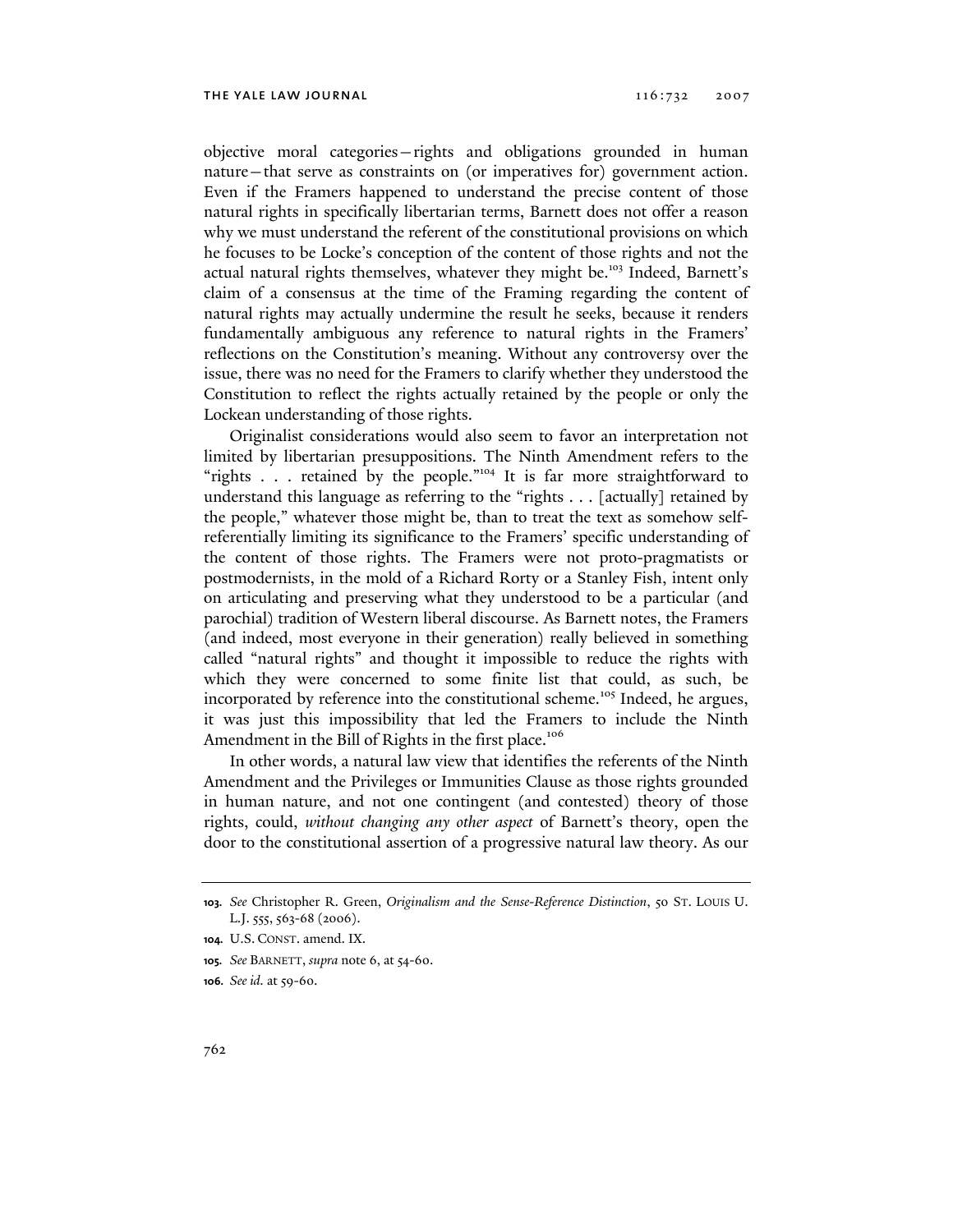best working theories about human flourishing and, consequently, about the content of human rights developed, so too would the precise content of the rights understood to be incorporated by reference into the constitutional text. Moreover, even assuming broad agreement on a stable conception of human flourishing, changing material conditions in society might yield new theories about how to translate that conception into a system of rights recognized by the state. Embracing this more flexible, and more plausible, understanding of the nature of the rights protected by the Constitution would free constitutional exegetes to bring into their analysis the insights of progressive theories of natural justice—theories that would incorporate the sorts of affirmative obligations and entitlements that Barnett's libertarian theory very much tries to rule out.

Once we start down this path, Barnett's most startling doctrinal innovation, the "presumption of liberty," becomes unnecessary and, indeed, indefensible. When the only rights that matter are rights to be free from government interference, Barnett is arguably correct that all government restraints on liberty labor under a cloud of illegitimacy. But when, for example, satisfying the economic rights or entitlements of some entails the state's restraint on the property rights of others, the grounds for suspicion of government action across the board, particularly in the economic realm, are substantially mitigated. If, for example, justice guarantees workers' rights to safe working conditions, a living wage, and collective bargaining, the state cannot act to safeguard that right without at the same time restricting employers' contract and property rights. Economic regulation on this view becomes no different from government regulation of conflicting property rights through nuisance law—a function that libertarians are happy to ascribe to the state. When the field of permissible (or obligatory) state action becomes sufficiently broad, a device like Barnett's presumption of liberty would tip the balance too far in favor of a narrow subset of rights at the expense of other government obligations of equal or greater importance. Rejecting Barnett's narrow conception of rights therefore compels a rejection of his dramatic expansion of judicial authority to second-guess legislative action.

#### **iii. reviving a progressive naturalism?**

Barnett deserves a great deal of credit for helping to raise interest in the potential (even the progressive potential) of natural law constitutional theory, although I fear that Barnett's book will reinforce the reflexive tendency to associate natural law reasoning with the political right. Despite the current domination of natural law theory by political conservatives, however, natural law arguments have provided the raw materials for some of the most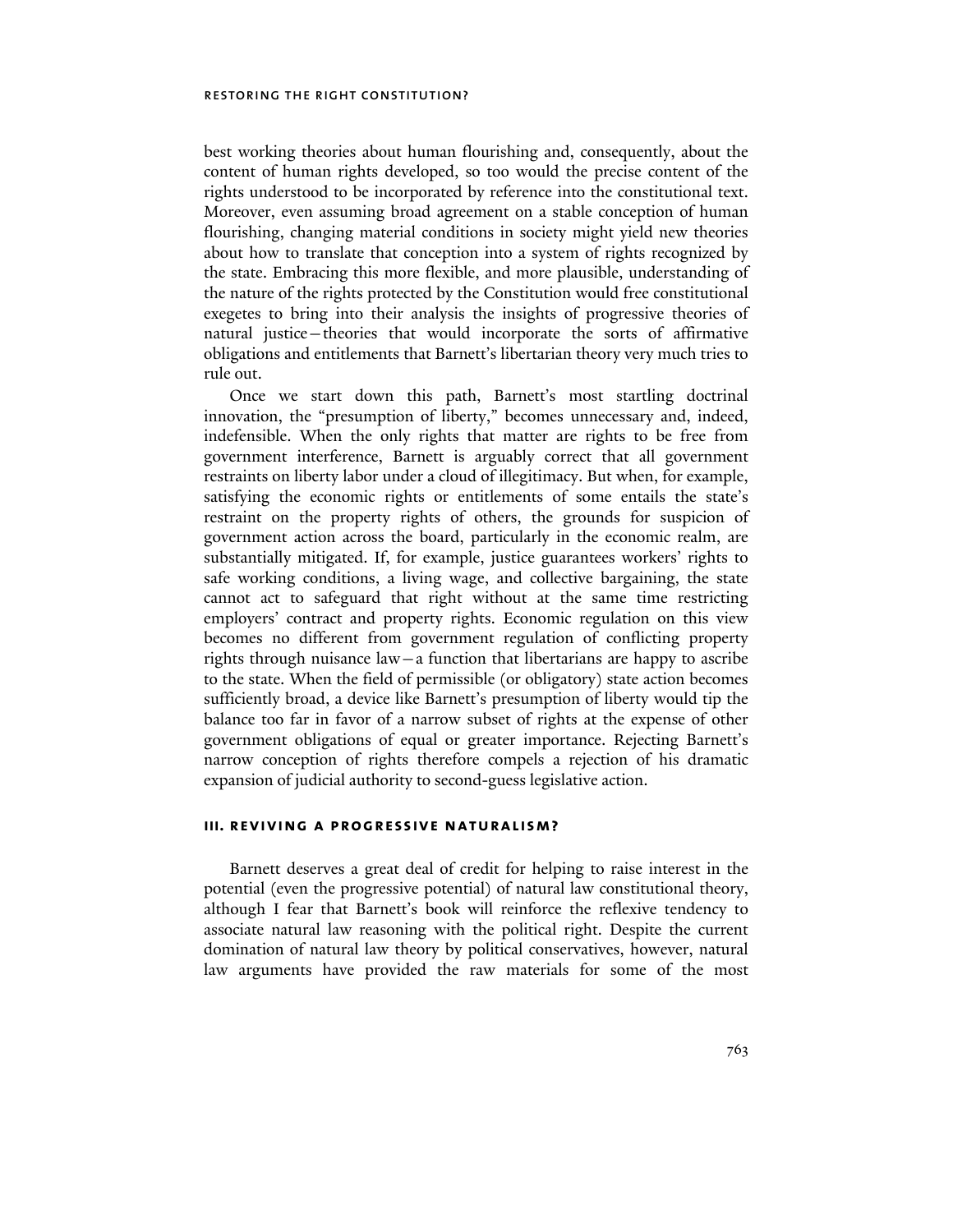progressive moments in modern American history. As Barnett and others have observed, the Founding generation was deeply motivated by democratic commitments drawn from natural law political theory.<sup>107</sup> Similarly, abolitionists drew heavily upon natural law to formulate their jurisprudential arguments and to justify their civil disobedience against fugitive slave laws.<sup>108</sup> More recently, in his *Letter from a Birmingham Jail*, Martin Luther King, Jr., turned to the classical natural law tradition to justify his civil disobedience against, among other things, segregationist practices in Birmingham's private businesses.109 And, as Michael Perry has observed, natural law theory provides a powerful foundation for the pervasive modern discourse of universal human rights. In Perry's words, natural law is the very "position presupposed by the idea of human rights."110 In light of this long tradition of natural law progressivism, and despite a renewal of interest in natural law among moral philosophers and conservative legal thinkers, it is perplexing that the tradition has been largely disregarded by contemporary progressive legal scholars and political theorists.

Some people will no doubt worry that the danger that natural law methodology will engender an untethered judicial activism makes even a progressive natural law constitutionalism unattractive. To favor a natural law constitutional theory, however, does not require that one join in Barnett's call for a dramatic expansion of judicial power. As I have discussed above, natural law theory is consistent with a number of rules of recognition and constitutional hermeneutics. Indeed, there is no inconsistency in

**109.** *See* Martin Luther King, Jr., *Letter from a Birmingham Jail* (1963), *in* FREEDOM ON MY MIND: THE COLUMBIA DOCUMENTARY HISTORY OF THE AFRICAN AMERICAN EXPERIENCE 347 (Manning Marable ed., 2003). In the letter, King relied on the Thomistic natural law tradition to justify his movement of nonviolent resistance:

> One may well ask: "How can you advocate breaking some laws and obeying others?" The answer lies in the fact that there are two types of laws: just and unjust. . . . One has not only a legal but a moral responsibility to obey just laws. Conversely, one has a moral responsibility to disobey unjust laws. I would agree with St. Augustine that "an unjust law is no law at all."

> Now, what is the difference between the two? How does one determine whether a law is just or unjust? A just law is a man-made code that squares with the moral law or the law of God. An unjust law is a code that is out of harmony with the moral law. To put it in the terms of St. Thomas Aquinas: An unjust law is a human law that is not rooted in eternal law and natural law . . . .

*Id*. at 352.

**<sup>107.</sup>** *See id.* at 53-86; ROBERT M. COVER, JUSTICE ACCUSED 9-10 (1975); RUBENFELD, *supra* note 86, at 67-68.

**<sup>108.</sup>** *See* COVER, *supra* note 107, at 34-35.

**<sup>110.</sup>** MICHAEL J. PERRY, THE IDEA OF HUMAN RIGHTS: FOUR INQUIRIES 68 (1998).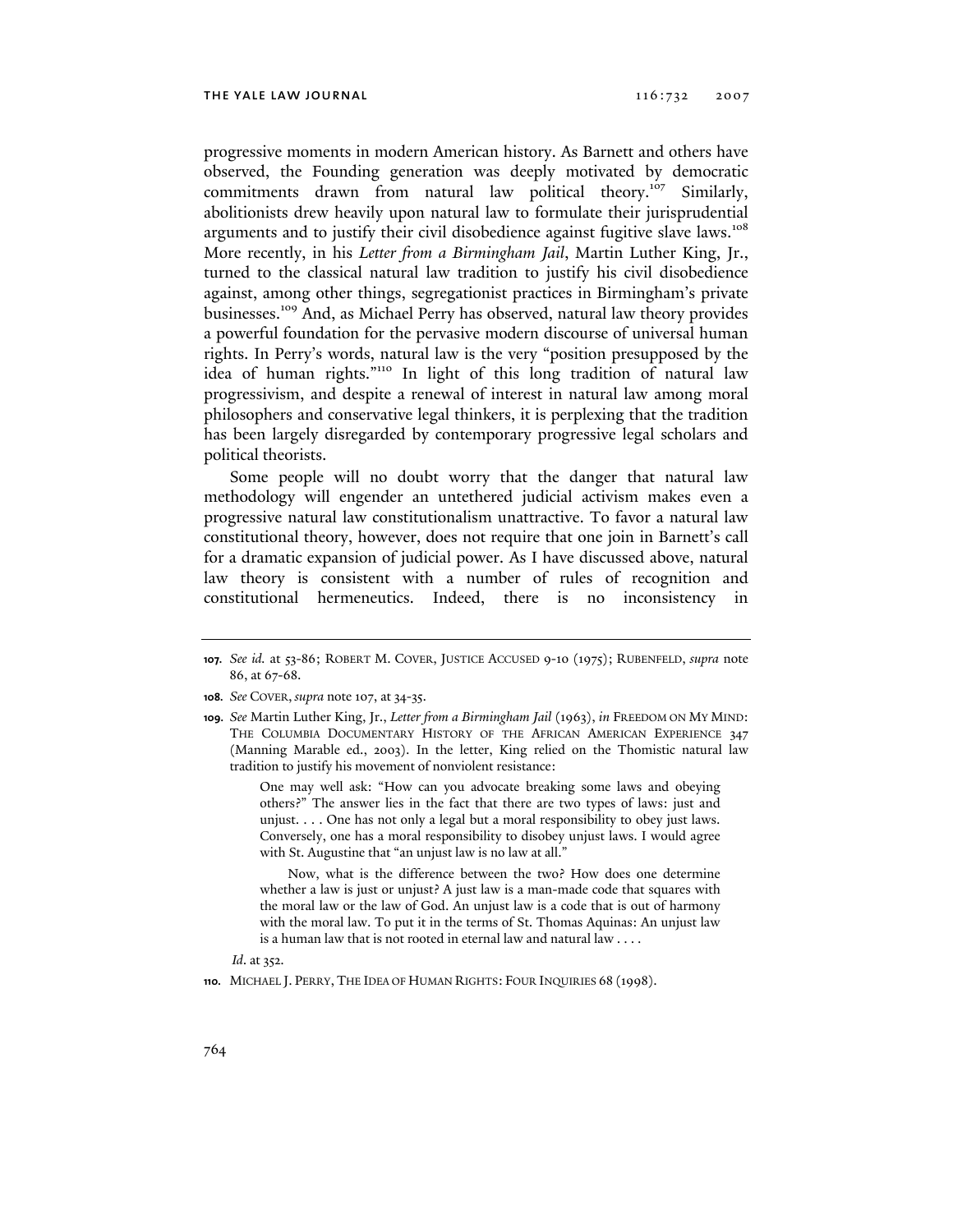simultaneously affirming both a natural law political theory and an overriding commitment to judicial restraint.<sup>111</sup> An image of how such a combination might operate in practice emerges from Robert Cover's description of antebellum slavery jurisprudence:

In the judge's eclectic groping for canons of construction and principles of exegesis in his work with statutes, in his search for a common law process, both adequately flexible and sufficiently certain; in his struggle to adjust conflicting rules and principles of diverse sovereign entities, he often spoke of the preference for liberty or the natural right of freedom or the undesirability of slavery. His warrant for making and applying these judgments was taken to be an "abstract" principle of natural law. I must stress, however, that almost all of these interesting and often important applications of natural law and preferences for liberty were subject to the usual hierarchy of sources for law: constitutions, statutes, and well-settled precedent.<sup>112</sup>

One might have wished for a bit more judicial activism regarding slavery's constitutional status, but Cover's discussion makes clear that there is no intrinsic connection between the natural law's potent language for talking about the moral quality of the law and unrestrained judicial power. In other words, an affirmation of natural law theory is every bit as consistent with the judicial minimalism advocated by Larry Kramer as it is with the judicial supremacy favored by Barnett. Following the lead of Lawrence Sager, a progressive natural lawyer might affirm a broad set of constitutional entitlements without committing to their full judicial enforcement.<sup>113</sup> Failure by the state to honor those entitlements might sound instead in legal obligation, justifying acts of protest and civil disobedience, and perhaps even self-help appropriation, without demanding judicial micromanagement of the political branches.<sup>114</sup>

Finally, on a more pragmatic level, at a time when many observers view the political left as alienated from religious voices and badly in need of a moral language in which to frame its goals,<sup>115</sup> natural law discourse provides the

**<sup>111.</sup>** *See* Sanford Levinson, *The Confrontation of Religious Faith and Civil Religion: Catholics Becoming Justices*, 39 DEPAUL L. REV.1047,1075 n.85 (1990).

**<sup>112.</sup>** COVER, *supra* note 107, at 35.

**<sup>113.</sup>** *See* LAWRENCE G. SAGER, JUSTICE IN PLAINCLOTHES: A THEORY OF AMERICAN CONSTITUTIONAL PRACTICE 102-28 (2004).

**<sup>114.</sup>** *See* Peñalver & Katyal, *supra* note 46 (manuscript at 82-91, on file with author).

**<sup>115.</sup>** *See* Nunberg, *supra* note 4.